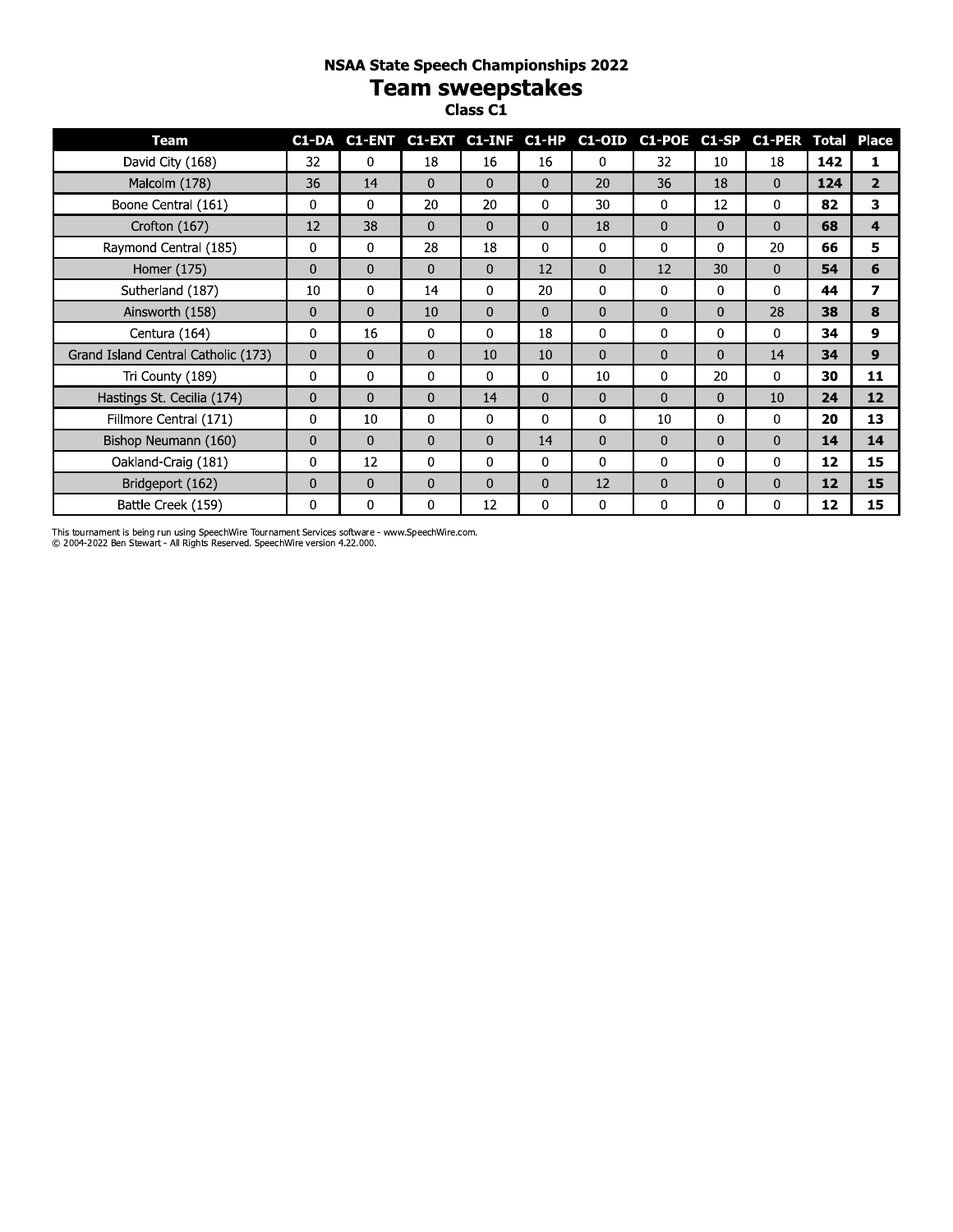## **NSAA State Speech Championships 2022 Class C1 Duet Acting**

| Code | Team                          | Competitor(s)                           |       | <b>Prelims</b>          |                         | Rank  | Spkr.  | <b>Head to</b> | <b>Recips</b> | <b>Prelim</b>           |
|------|-------------------------------|-----------------------------------------|-------|-------------------------|-------------------------|-------|--------|----------------|---------------|-------------------------|
|      |                               |                                         | п     | $\overline{\mathbf{2}}$ | 3                       | total | points | head           |               | result                  |
| 164A | Centura                       | Nicole Gibson and Alaina Suntych        | 5(46) |                         | $3(48)$ $2(49)$         | 10    | 143    |                | 1.03          | 10                      |
| 167A | Crofton                       | Jack Schieffer and Roy Knapp            | 2(50) |                         | $1(49)$ 4 (48)          | 7     | 147    |                | 1.75          | $\overline{2}$          |
| 168A | David City                    | Angel Carias and Braxton Small          | 2(48) |                         | $2(48)$ $1(50)$         | 5     | 146    |                | 2.00          | 1                       |
| 168B | David City                    | Kaidence Morlan and Keetyn Valentine    |       |                         | $1(50)$ $1(49)$ $5(47)$ | 7     | 146    |                | 2.20          | 3                       |
| 172A | Gordon-Rushville              | Ival Jones-Hazledine and Jacob Wellnitz | 4(46) |                         | $5(46)$ 1 (50)          | 10    | 142    |                | 1.45          | 11                      |
| 173A | Grand Island Central Catholic | Brandon Hollister and Jackson Henry     |       |                         | $5(45)$ 3 (48) 1 (49)   | 9     | 142    |                | 1.53          | 8                       |
| 174A | Hastings St. Cecilia          | Isaac Van Skiver and Collin Kuzelka     |       |                         | $4(48)$ $4(47)$ $3(49)$ | 11    | 144    |                | 0.83          | 12                      |
| 175A | Homer                         | Grant Lander and Bradie Johnson         |       |                         | $3(47)$ $2(48)$ $4(46)$ | 9     | 141    |                | 1.08          | 9                       |
| 178A | Malcolm                       | Ethan Wollberg and Tyler Thieman        |       |                         | $2(49)$ 4 (47) 3 (49)   | 9     | 145    |                | 1.08          | 6                       |
| 178B | Malcolm                       | Anna Schweitzer and Cyrena Miller       |       |                         | $1(49)$ $1(49)$ 6 (46)  | 8     | 144    |                | 2.17          | 4                       |
| 181A | Oakland-Craig                 | Brayden Selk and Caleb Sechler          | 6(47) |                         | $6(46)$ 2 (50)          | 14    | 143    |                | 0.84          | 15                      |
| 182A | Ord                           | Tee McKay and Grey Smith                |       |                         | $6(44)$ 3 (48) 4 (48)   | 13    | 140    |                | 0.75          | 14                      |
| 183A | Palmyra                       | Luna Hinkley and Kaileigh Sabatka       |       |                         | $6(45)$ $5(47)$ $6(45)$ | 17    | 137    |                | 0.54          | 18                      |
| 184A | Ponca                         | Grace Rooney and Kennedy Harding        |       |                         | $(4(47)$ 6 (45) 5 (48)  | 15    | 140    | 17             | 0.62          | 17                      |
| 187A | Sutherland                    | Jack Buscher and Molly Kammerer         |       |                         | $3(48)$ $2(48)$ $3(47)$ | 8     | 143    |                | 1.16          | 5                       |
| 187B | Sutherland                    | Serena Martinez and Mekenna Fisher      |       |                         | $3(48)$ 4(47) 6(47)     | 13    | 142    |                | 0.75          | 13                      |
| 189A | Tri County                    | McKenzie Smith and Jackson McNiff       |       |                         | $5(47)$ $5(47)$ $5(46)$ | 15    | 140    | 16             | 0.60          | 16                      |
| 191A | <b>West Holt</b>              | Asher McCart and Caid McCart            |       |                         | $1(49)$ 6 (46) 2 (48)   | 9     | 143    |                | 1.67          | $\overline{\mathbf{z}}$ |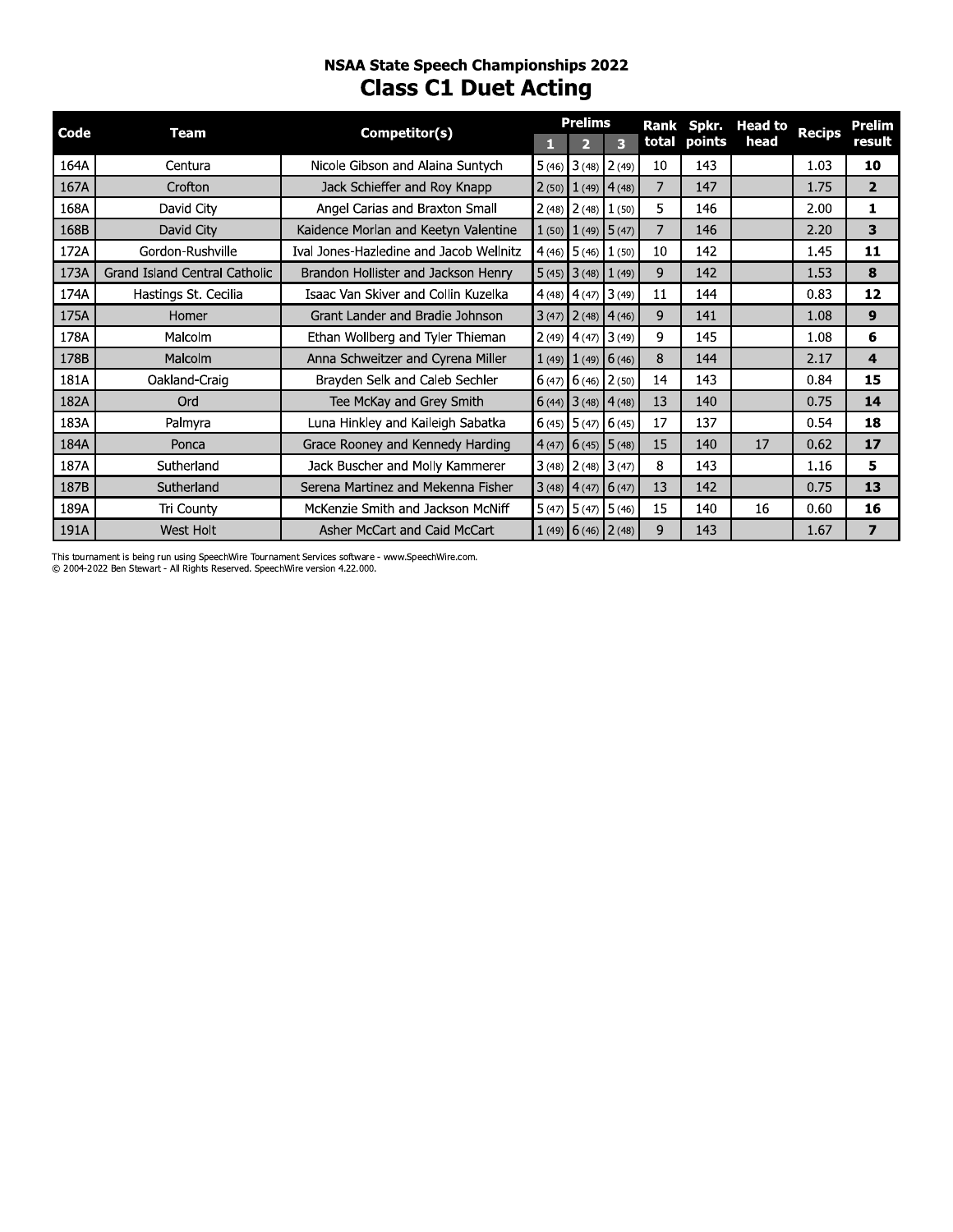# nsaa state speecn Championships 2022 Class C1 Entertainment Speaking

| Code | <b>Team</b>             | Competitor(s)            | F.    | <b>Prelims</b><br>$\overline{2}$ | 3     | <b>Rank</b><br>total | Spkr.<br>points | <b>Head to</b><br>head | <b>Recips</b> | <b>Prelim</b><br>result |
|------|-------------------------|--------------------------|-------|----------------------------------|-------|----------------------|-----------------|------------------------|---------------|-------------------------|
| 158A | Ainsworth               | Ben Flynn                | 4(49) | 5(48)                            | 1(49) | 10                   | 146             |                        | 1.45          | $\overline{\mathbf{z}}$ |
| 161A | <b>Boone Central</b>    | Natalie Nelson           | 2(48) | 5(44)                            | 6(47) | 13                   | 139             |                        | 0.87          | 14                      |
| 162A | <b>Bridgeport</b>       | <b>Brooklyn Bates</b>    | 6(44) | 4(47)                            | 3(47) | 13                   | 138             |                        | 0.75          | 15                      |
| 164A | Centura                 | Faith McDonald           | 2(50) | 1(49)                            | 3(48) | 6                    | 147             |                        | 1.83          | $\overline{2}$          |
| 164B | Centura                 | Hope McDonald            | 3(47) | 6(43)                            | 2(48) | 11                   | 138             |                        | 1.00          | 13                      |
| 167A | Crofton                 | Rowdy Hegge              | 1(50) | 2(49)                            | 5(47) | 8                    | 146             |                        | 1.70          | $\overline{\mathbf{4}}$ |
| 167B | Crofton                 | Elizabeth Wortmann       | 1(50) | 1(49)                            | 1(50) | 3                    | 149             |                        | 3.00          | $\mathbf{1}$            |
| 168A | David City              | Autumn Lindsley          | 2(50) | 4(45)                            | 4(46) | 10                   | 141             |                        | 1.00          | 9                       |
| 171A | <b>Fillmore Central</b> | <b>Tyler Cumpston</b>    | 1(48) | 3(48)                            | 2(48) | 6                    | 144             |                        | 1.83          | 3                       |
| 175A | Homer                   | Cloe Holmes              | 5(45) | 4(48)                            | 2(49) | 11                   | 142             |                        | 0.95          | 11                      |
| 178A | Malcolm                 | <b>Braxton Dalton</b>    | 3(50) | 1(50)                            | 5(45) | 9                    | 145             |                        | 1.53          | 5                       |
| 178B | Malcolm                 | <b>Brian Streeter</b>    | 4(48) | 2(47)                            | 4(48) | 10                   | 143             |                        | 1.00          | 8                       |
| 180A | North Bend Central      | Drew Hall                | 3(48) | 2(48)                            | 6(46) | 11                   | 142             |                        | 1.00          | 10                      |
| 181A | Oakland-Craig           | <b>River Wallerstedt</b> | 5(46) | 3(46)                            | 1(48) | 9                    | 140             |                        | 1.53          | 6                       |
| 185A | Raymond Central         | Carlee Wolfe             | 4(47) | 3(47)                            | 4(47) | 11                   | 141             |                        | 0.83          | 12                      |
| 188A | Sutton                  | Chloe Bergen             | 6(45) | 5(46)                            | 3(48) | 14                   | 139             |                        | 0.70          | 16                      |
| 189A | Tri County              | Morgan Stokebrand        | 6(46) | 6(47)                            | 5(47) | 17                   | 140             |                        | 0.54          | 17                      |
| 191A | West Holt               | Hannah Olson             | 5(46) | 6(45)                            | 6(44) | 17                   | 135             |                        | 0.54          | 18                      |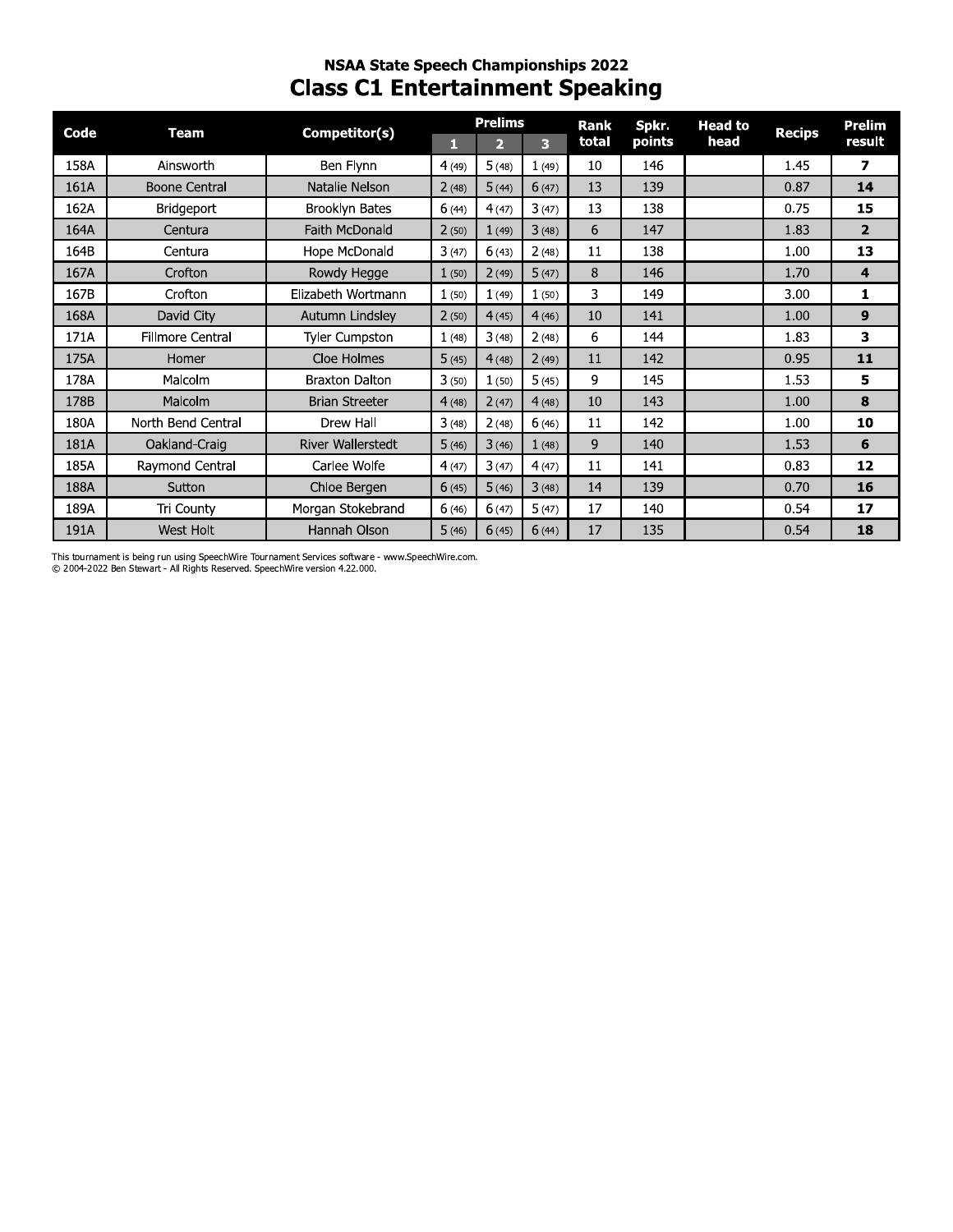## **NSAA State Speech Championships 2022 Class C1 Extemporaneous Speaking**

| Code | Team                          | Competitor(s)          |       | <b>Prelims</b> |       | Rank  | Spkr.  | <b>Head to</b> | <b>Recips</b> | Prelim         |
|------|-------------------------------|------------------------|-------|----------------|-------|-------|--------|----------------|---------------|----------------|
|      |                               |                        | П     | $\overline{2}$ | 3     | total | points | head           |               | result         |
| 158A | Ainsworth                     | Elizabeth Wilkins      | 4(47) | 2(48)          | 2(48) | 8     | 143    |                | 1.25          | 6              |
| 161A | <b>Boone Central</b>          | Taylor Beierman        | 1(50) | 2(47)          | 1(50) | 4     | 147    |                | 2.50          | $\overline{2}$ |
| 166A | Conestoga                     | Jayden Speed           | 2(50) | 6(45)          | 2(49) | 10    | 144    |                | 1.17          | 9              |
| 167A | Crofton                       | <b>Austin Guenther</b> | 3(47) | 3(48)          | 3(48) | 9     | 143    |                | 0.99          | 8              |
| 167B | Crofton                       | Carter Guenther        | 6(48) | 6(44)          | 5(46) | 17    | 138    |                | 0.54          | 17             |
| 168A | David City                    | Valori Olson           | 2(48) | 1(49)          | 3(48) | 6     | 145    |                | 1.83          | 4              |
| 169A | Doniphan-Trumbull             | Bryson Rader           | 4(49) | 4(47)          | 4(47) | 12    | 143    |                | 0.75          | 11             |
| 170A | Elkhorn Valley                | Walter Furstenau       | 6(44) | 6(45)          | 6(46) | 18    | 135    |                | 0.51          | 18             |
| 173A | Grand Island Central Catholic | Angela Messere         | 3(47) | 5(45)          | 5(46) | 13    | 138    |                | 0.73          | 12             |
| 173B | Grand Island Central Catholic | JT Rein                | 5(45) | 5(46)          | 6(45) | 16    | 136    |                | 0.57          | 16             |
| 180A | North Bend Central            | <b>Grant Peters</b>    | 6(45) | 4(46)          | 4(47) | 14    | 138    |                | 0.67          | 14             |
| 180B | North Bend Central            | Brady Jedlicka         | 5(48) | 5(45)          | 4(46) | 14    | 139    |                | 0.65          | 13             |
| 181A | Oakland-Craig                 | Caleb Sechler          | 5(45) | 4(46)          | 6(46) | 15    | 137    |                | 0.62          | 15             |
| 185A | Raymond Central               | Sarah Lange            | 1(50) | 1(48)          | 1(49) | 3     | 147    |                | 3.00          | 1              |
| 185B | Raymond Central               | Eleanah Enevoldsen     | 1(49) | 2(48)          | 1(49) | 4     | 146    |                | 2.50          | 3              |
| 186A | Superior                      | Luka Benjamin          | 3(49) | 1(49)          | 5(45) | 9     | 143    |                | 1.53          | $\overline{ }$ |
| 187A | Sutherland                    | Mekenna Fisher         | 2(49) | 3(47)          | 2(49) | 7     | 145    |                | 1.33          | 5              |
| 188A | Sutton                        | Leif Andersen          | 4(47) | 3(46)          | 3(47) | 10    | 140    |                | 0.91          | 10             |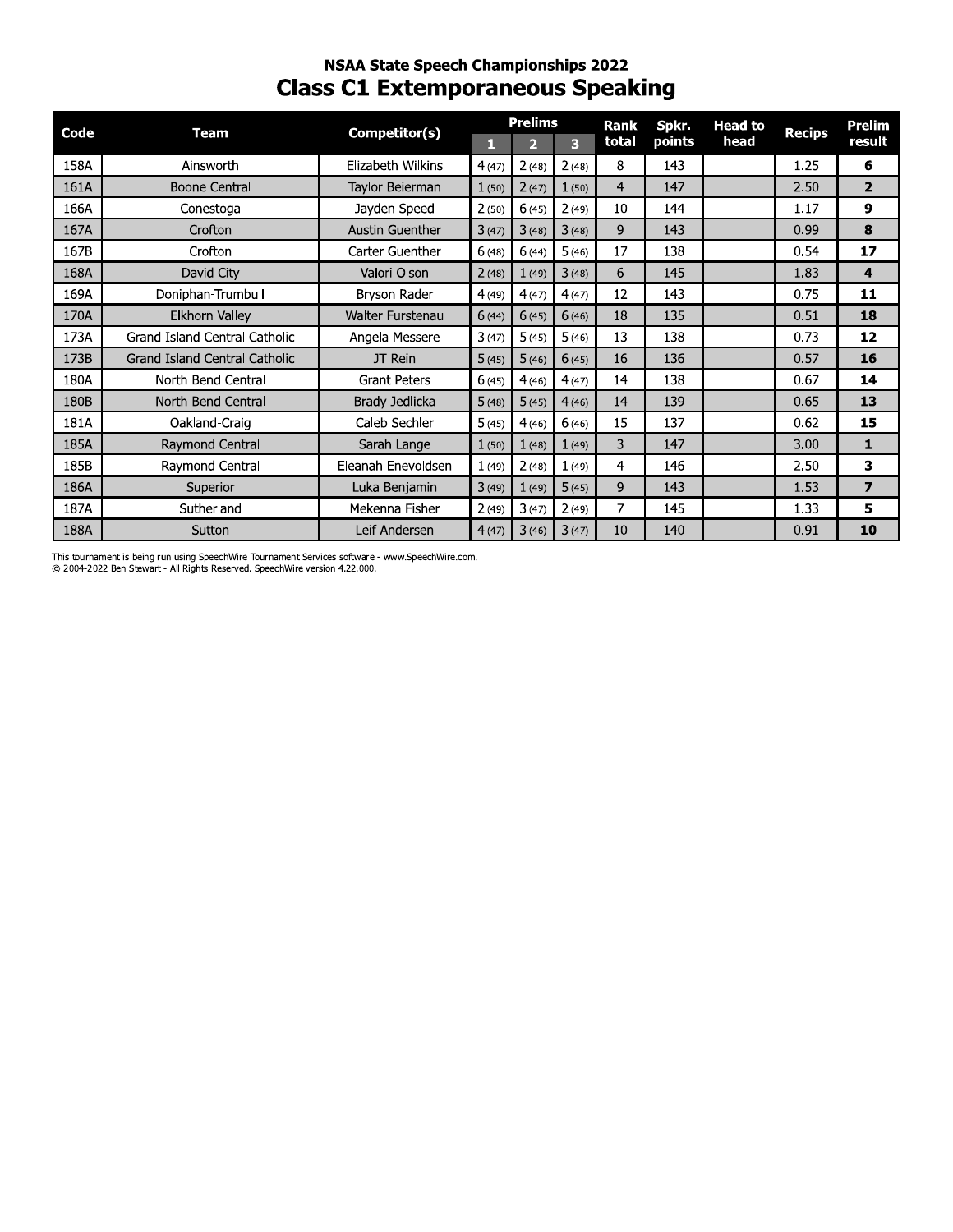## **NSAA State Speech Championships 2022 Class C1 Informative Speaking**

| Code | Team                          | Competitor(s)          |       | <b>Prelims</b> |       | <b>Rank</b> | Spkr.  | <b>Head to</b> | <b>Recips</b> | Prelim         |
|------|-------------------------------|------------------------|-------|----------------|-------|-------------|--------|----------------|---------------|----------------|
|      |                               |                        | П     | $\overline{2}$ | 3     | total       | points | head           |               | result         |
| 158A | Ainsworth                     | Makenna Pierce         | 6(45) | 2(49)          | 4(47) | 12          | 141    |                | 0.92          | 11             |
| 159A | <b>Battle Creek</b>           | Haley Hrabanek         | 2(48) | 5(46)          | 1(49) | 8           | 143    |                | 1.70          | 5              |
| 159B | <b>Battle Creek</b>           | Brennen Weidner        | 1(50) | 6(47)          | 4(47) | 11          | 144    |                | 1.42          | 8              |
| 161A | <b>Boone Central</b>          | Rachel Malander        | 2(49) | 1(49)          | 1(49) | 4           | 147    |                | 2.50          | 1              |
| 162A | Bridgeport                    | Jordan Wagner          | 5(46) | 4(47)          | 5(45) | 14          | 138    |                | 0.65          | 17             |
| 168A | David City                    | <b>Natalie Summers</b> | 1(50) | 3(48)          | 1(49) | 5           | 147    | $\overline{2}$ | 2.33          | $\overline{2}$ |
| 173A | Grand Island Central Catholic | Thomas Armstrong       | 5(47) | 2(49)          | 2(48) | 9           | 144    |                | 1.20          | 6              |
| 173B | Grand Island Central Catholic | Olivia Stava           | 5(45) | 2(48)          | 4(45) | 11          | 138    |                | 0.95          | 10             |
| 174A | Hastings St. Cecilia          | Andrew Wang            | 1(50) | 1(50)          | 5(47) | 7           | 147    |                | 2.20          | 4              |
| 177A | Lincoln Lutheran              | Hannah Vander Top      | 3(48) | 4(48)          | 6(45) | 13          | 141    |                | 0.75          | 13             |
| 178A | Malcolm                       | Katie Lewis            | 3(47) | 3(47)          | 3(48) | 9           | 142    |                | 0.99          | 7              |
| 180A | North Bend Central            | <b>Grant Peters</b>    | 4(47) | 6(45)          | 3(48) | 13          | 140    |                | 0.75          | 14             |
| 181A | Oakland-Craig                 | Johnna Peterson        | 4(47) | 5(48)          | 2(47) | 11          | 142    |                | 0.95          | 9              |
| 181B | Oakland-Craig                 | Grant Seagren          | 3(47) | 4(47)          | 6(43) | 13          | 137    |                | 0.75          | 15             |
| 185A | Raymond Central               | Sarah Lange            | 2(49) | 1(49)          | 2(49) | 5           | 147    | 3              | 2.00          | 3              |
| 189A | Tri County                    | Payton Smidt           | 6(46) | 5(46)          | 3(47) | 14          | 139    |                | 0.70          | 16             |
| 191A | West Holt                     | Sidney Burkinshaw      | 4(46) | 3(48)          | 5(45) | 12          | 139    |                | 0.78          | 12             |
| 192A | Wilber-Clatonia               | Jessica Martinez       | 6(45) | 6(45)          | 6(46) | 18          | 136    |                | 0.51          | 18             |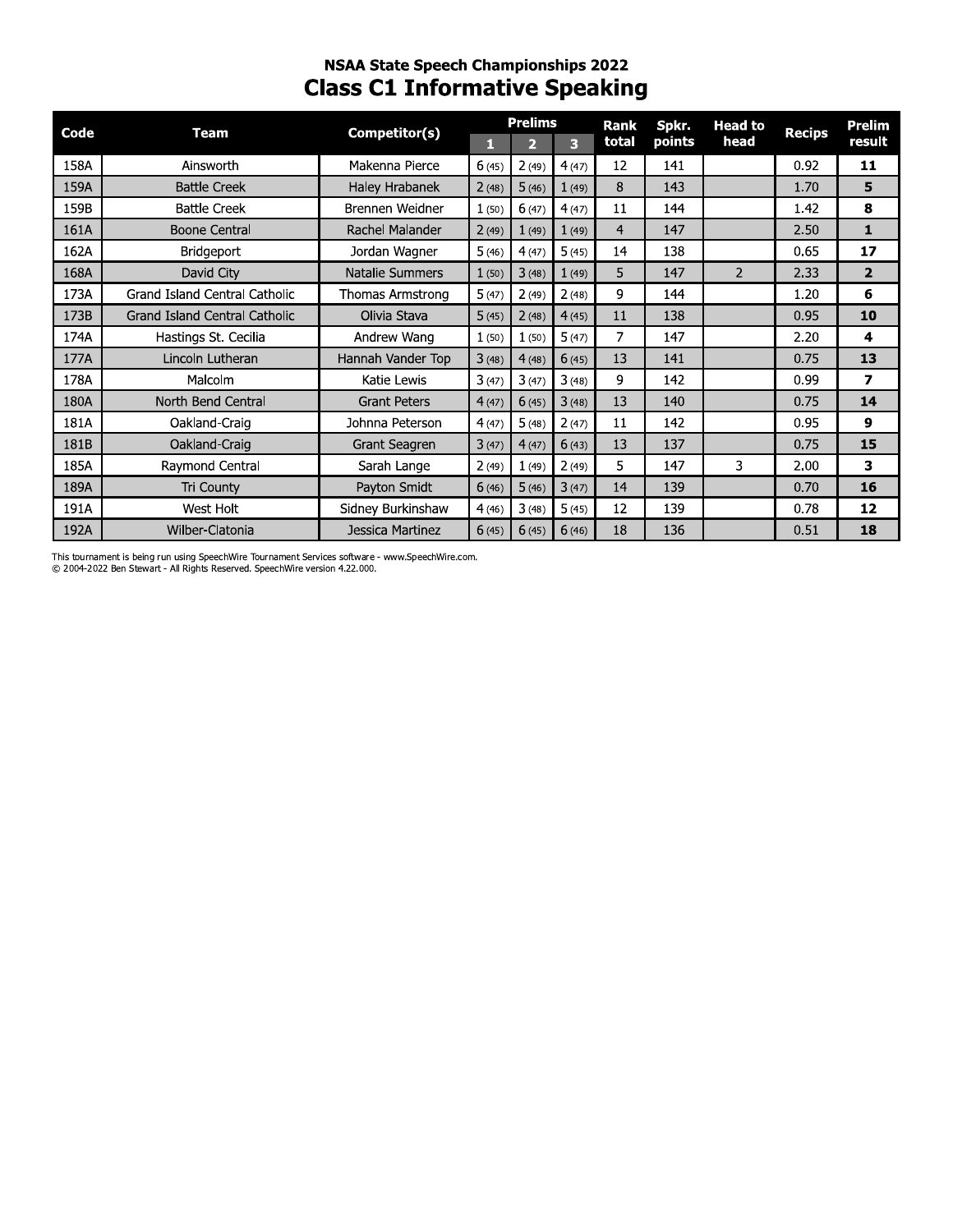## **NSAA State Speech Championships 2022 Class C1 Oral Interpretation Humorous Prose**

| Code | <b>Team</b>                   | Competitor(s)         |       | <b>Prelims</b> |       | <b>Rank</b> | Spkr.  | <b>Head to</b> |               | <b>Prelim</b>            |
|------|-------------------------------|-----------------------|-------|----------------|-------|-------------|--------|----------------|---------------|--------------------------|
|      |                               |                       | П     | $\overline{2}$ | 3     | total       | points | head           | <b>Recips</b> | result                   |
| 160A | Bishop Neumann                | Veronica Fritsch      | 2(48) | 1(49)          | 3(49) | 6           | 146    |                | 1.83          | 4                        |
| 161A | <b>Boone Central</b>          | Myranda Nelson        | 2(48) | 4(48)          | 4(47) | 10          | 143    |                | 1.00          | 9                        |
| 162A | <b>Bridgeport</b>             | Rand Golden           | 4(48) | 4(47)          | 3(47) | 11          | 142    |                | 0.83          | 12                       |
| 164A | Centura                       | Faith McDonald        | 1(49) | 1(50)          | 1(50) | 3           | 149    |                | 3.00          | 1                        |
| 167A | Crofton                       | Kaylee Mauch          | 4(48) | 2(49)          | 4(47) | 10          | 144    |                | 1.00          | 8                        |
| 167B | Crofton                       | <b>Edison Sudbeck</b> | 6(48) | 5(47)          | 5(46) | 16          | 141    |                | 0.57          | 15                       |
| 168A | David City                    | Angel Carias          | 1(49) | 3(48)          | 1(49) | 5           | 146    |                | 2.33          | 3                        |
| 168B | David City                    | Neil Olson            | 5(48) | 3(48)          | 6(45) | 14          | 141    |                | 0.70          | 14                       |
| 171A | Fillmore Central              | Kathryn Godown        | 5(47) | 6(46)          | 1(50) | 12          | 143    |                | 1.37          | 13                       |
| 173A | Grand Island Central Catholic | Madison Dvorak        | 3(49) | 2(48)          | 2(48) | 7           | 145    |                | 1.33          | 5                        |
| 175A | Homer                         | Bradie Johnson        | 2(50) | 1(50)          | 2(50) | 5           | 150    |                | 2.00          | $\overline{2}$           |
| 175B | Homer                         | Braylon Ubbinga       | 6(47) | 6(45)          | 6(43) | 18          | 135    |                | 0.51          | 18                       |
| 178A | Malcolm                       | Hana Maddox           | 4(49) | 2(49)          | 5(47) | 11          | 145    |                | 0.95          | 10                       |
| 178B | Malcolm                       | Ellana Coker          | 3(48) | 4(48)          | 4(47) | 11          | 143    |                | 0.83          | 11                       |
| 184A | Ponca                         | Zoe Kastning          | 6(46) | 5(45)          | 6(46) | 17          | 137    |                | 0.54          | 17                       |
| 187A | Sutherland                    | Molly Kammerer        | 1(50) | 5(47)          | 2(49) | 8           | 146    |                | 1.70          | 6                        |
| 189A | Tri County                    | Chaeli Taylor         | 5(48) | 6(46)          | 5(46) | 16          | 140    |                | 0.57          | 16                       |
| 191A | West Holt                     | Caid McCart           | 3(48) | 3(48)          | 3(48) | 9           | 144    |                | 0.99          | $\overline{\phantom{a}}$ |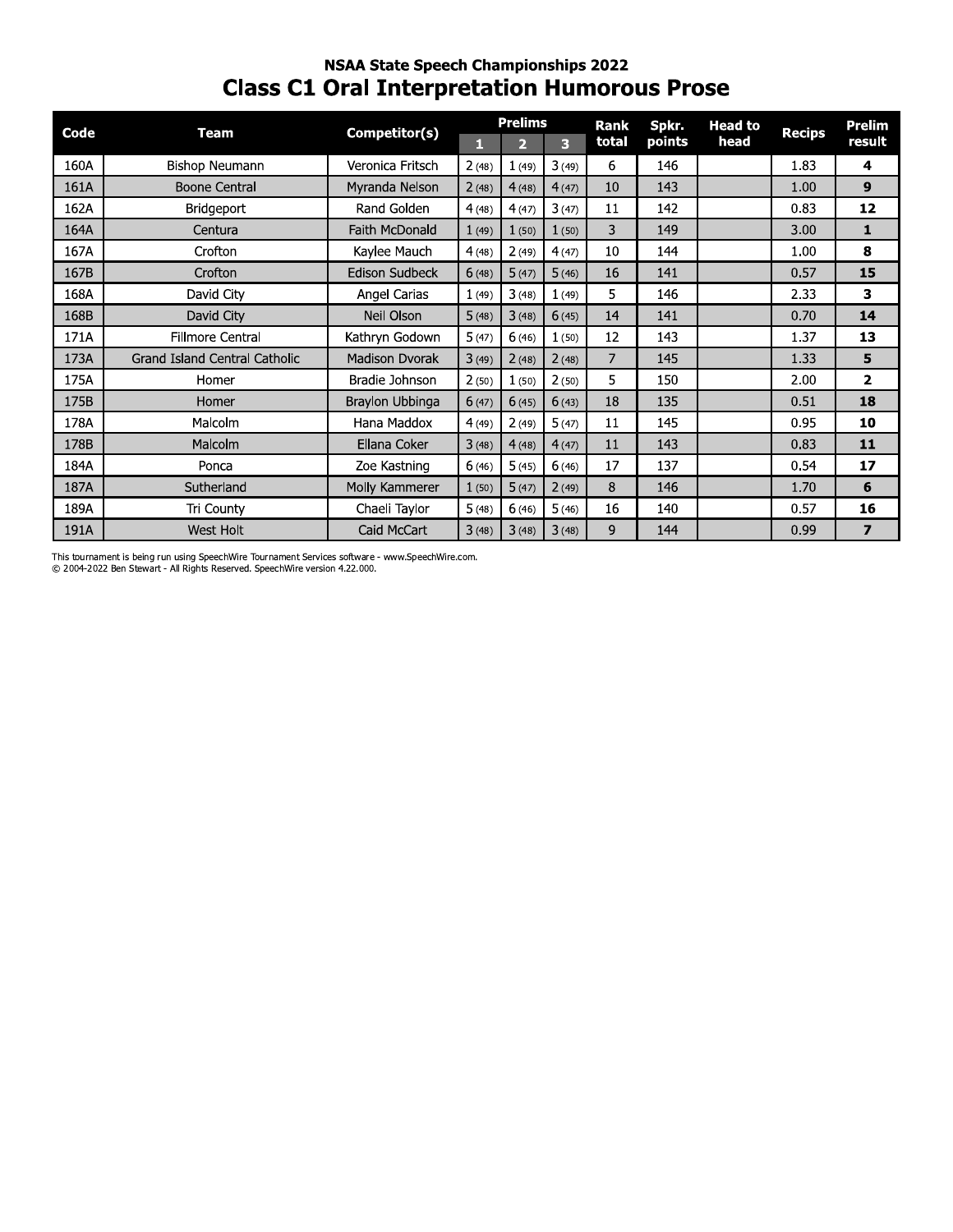## **NSAA State Speech Championships 2022 Class C1 Oral Interpretation of Drama**

| Code | Team                             | Competitor(s)                                                                               |                             | <b>Prelims</b><br>2       | $\overline{\mathbf{3}}$ |                | Rank Spkr.<br>total points | Head<br>to     | <b>Recips</b> | Prelim<br>result |
|------|----------------------------------|---------------------------------------------------------------------------------------------|-----------------------------|---------------------------|-------------------------|----------------|----------------------------|----------------|---------------|------------------|
| 159A | <b>Battle Creek</b>              | Maggie Bishop, Tait Heimes, Ethan Miller, Meghan McCracken and<br>Delaney Meinke            | 1<br>$\overline{3}$<br>(48) | 4<br>(48)                 | 5<br>(46)               | 12             | 142                        | head           | 0.78          | 13               |
| 160A | <b>Bishop Neumann</b>            | Kendal Vculek, Veronica Fritsch, Jordan Hiemstra and Cadin<br>McGuigan                      | 6<br>(47)                   | $\overline{4}$<br>(47)    | 4<br>(47)               | 14             | 141                        |                | 0.67          | 15               |
| 161A | <b>Boone Central</b>             | Dylan Baumgartner, Aiden Nore, Claire Weidner, Tessa Hamling<br>and Serena Henry            | $\mathbf{1}$                | 1<br>$(49)$ (50)          | $\overline{2}$<br>(49)  | 4              | 148                        | $\mathbf{1}$   | 2.50          | 1                |
| 161B | <b>Boone Central</b>             | Madyson Zoucha, Brooke Brengelman, Lauryn Wright, Tanner<br>Bauld and Graham Kahlandt       | $\overline{4}$<br>(48)      | 1<br>(49)                 | 2<br>(48)               | $\overline{7}$ | 145                        |                | 1.75          | 4                |
| 162A | Bridgeport                       | Lucas Smith, Rand Golden, Cassandra Hopwood, Jordan Wagner<br>and Claire Linders            | $\overline{2}$<br>(49)      | $\overline{2}$<br>(48)    | 3<br>(47)               | $\overline{7}$ | 144                        |                | 1.33          | 5                |
| 167A | Crofton                          | Kaylee Mauch, Rowdy Hegge, Roy Knapp, Rori Schmidt and<br>Megan Tramp                       | $\mathbf{1}$<br>(50)        | 2<br>(49)                 | 1<br>(49)               | $\overline{4}$ | 148                        | $\overline{2}$ | 2.50          | $\overline{2}$   |
| 168A | David City                       | Autumn Lindsley, Joey Scribner, Hannah Scribner and Drew<br>Whitney                         | $\overline{4}$<br>(48)      | 5<br>(47)                 | 3<br>(48)               | 12             | 143                        |                | 0.78          | 12               |
| 168B | David City                       | Neil Olson, Ava Neujahr, Juan Ramirez, Justine Fountain and<br>Sidnee Busch                 | $\overline{4}$<br>(47)      | 4<br>(47)                 | 5<br>(46)               | 13             | 140                        |                | 0.70          | 14               |
| 171A | <b>Fillmore Central</b>          | Reilly Vrbka, Jasper Stutzman, Carson Asche, Cooper Schelkopf<br>and Kathryn Godown         | 5<br>(48)                   | 3<br>(48)                 | 3<br>(47)               | 11             | 143                        |                | 0.86          | 10               |
| 171B | <b>Fillmore Central</b>          | Markey Hinrichs, Annika Frook, Grace Probasco, Dylan Mallula<br>and Emily Bonilla           | 5<br>(46)                   | $\overline{2}$<br>(48)    | $\overline{4}$<br>(47)  | 11             | 141                        |                | 0.95          | 11               |
| 173A | Grand Island Central<br>Catholic | Madison Dvorak, Sheridan Puncochar, Brandon Hollister, Jackson<br>Henry and Rylee Lonnemann | 3<br>(48)                   | 5<br>(46)                 | $\overline{2}$<br>(48)  | 10             | 142                        |                | 1.03          | 8                |
| 176A | Laurel-Concord-<br>Coleridge     | Sarah Karnes, Ella Hartung, Delaney Hall and Maddy Graham                                   | 3<br>(48)                   | 6<br>(45)                 | 6<br>(46)               | 15             | 139                        |                | 0.67          | 16               |
| 178A | Malcolm                          | Anna Schweitzer, Scarlett Battles, Cyrena Miller, Braxton Dalton<br>and Karter Kinkaid      | $\overline{2}$<br>(48)      | 1<br>(49)                 | 1<br>(49)               | 4              | 146                        |                | 2.50          | 3                |
| 178B | Malcolm                          | Dalton Amen, Reegan Bixenmann, Kali Maytum, Lillian Dalton<br>and Ethan Coker               | $\mathbf{1}$<br>(50)        | 3<br>(48)                 | 6<br>(46)               | 10             | 144                        |                | 1.50          | $\overline{7}$   |
| 180A | North Bend Central               | Bailey Rhynalds, Drew Hall and Tristan Anderson                                             | 6<br>(48)                   | 6<br>(45)                 | 5<br>(46)               | 17             | 139                        |                | 0.54          | 17               |
| 184A | Ponca                            | Brennan Beach, Kennedy Harding, Brooklynn Lowe, McKenna<br>Hammer and Abby Fernau           | 5<br>(47)                   | 5<br>$(46)$ (50)          | 1                       | 11             | 143                        |                | 1.40          | 9                |
| 184B | Ponca                            | Ally Schamp, Ashten Finseth, Lexi Swick, Cade Statema and<br>Jillian Lawyer                 | 6<br>(45)                   | 6<br>(46)                 | 6<br>(45)               | 18             | 136                        |                | 0.51          | 18               |
| 189A | Tri County                       | Chaeli Taylor, Grant Lewandowski, Jackson McNiff, McKenzie<br>Smith and Gracin Hahn         | $\overline{2}$              | 3<br>$(50)$ $(48)$ $(47)$ | $\overline{4}$          | 9              | 145                        |                | 1.08          | 6                |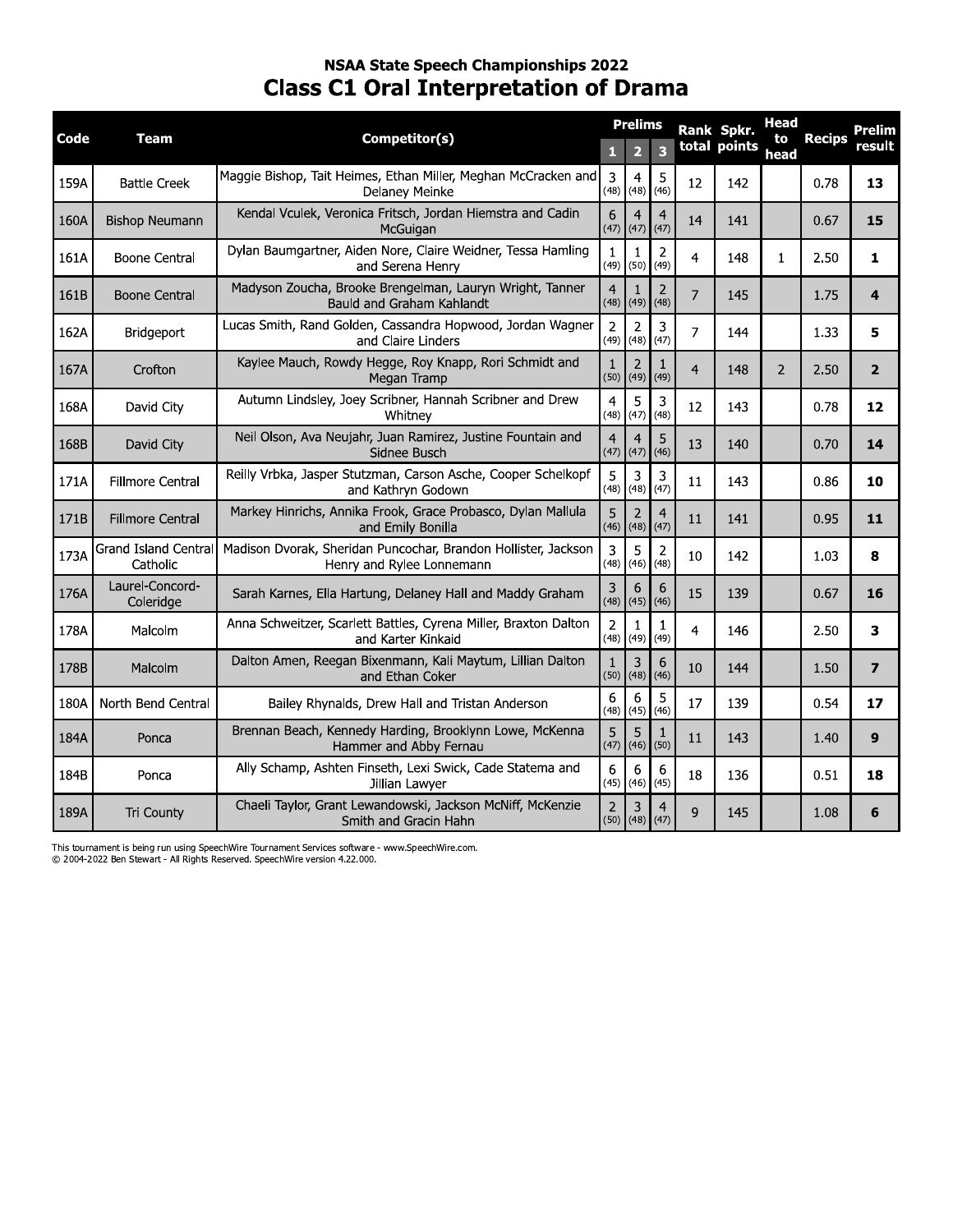## **NSAA State Speech Championships 2022 Class C1 Oral Interpretation of Poetry**

| Code | Team                     | Competitor(s)         |       | <b>Prelims</b> |       | <b>Rank</b>    | Spkr.  | <b>Head to</b> | <b>Recips</b> | Prelim                  |
|------|--------------------------|-----------------------|-------|----------------|-------|----------------|--------|----------------|---------------|-------------------------|
|      |                          |                       | 1     | $\overline{2}$ | 3     | total          | points | head           |               | result                  |
| 161A | <b>Boone Central</b>     | Mikalaya Dubray       | 1(49) | 2(49)          | 5(45) | 8              | 143    |                | 1.70          | 8                       |
| 168A | David City               | Keetyn Valentine      | 2(49) | 1(50)          | 1(50) | $\overline{4}$ | 149    |                | 2.50          | $\mathbf{1}$            |
| 168B | David City               | Kaidence Morlan       | 4(47) | 1(50)          | 1(50) | 6              | 147    |                | 2.25          | 3                       |
| 171A | <b>Fillmore Central</b>  | <b>Tyler Cumpston</b> | 3(48) | 1(49)          | 2(48) | 6              | 145    |                | 1.83          | 4                       |
| 171B | <b>Fillmore Central</b>  | Grace Probasco        | 6(46) | 3(48)          | 4(48) | 13             | 142    |                | 0.75          | 11                      |
| 172A | Gordon-Rushville         | Jacob Wellnitz        | 2(49) | 4(47)          | 3(49) | 9              | 145    |                | 1.08          | 9                       |
| 174A | Hastings St. Cecilia     | Andrew Wang           | 1(50) | 3(48)          | 4(46) | 8              | 144    |                | 1.58          | $\overline{\mathbf{z}}$ |
| 175A | Homer                    | Shelby Benson         | 1(49) | 4(47)          | 2(50) | 7              | 146    |                | 1.75          | 5                       |
| 175B | Homer                    | Karsyn Monk           | 5(46) | 6(44)          | 6(45) | 17             | 135    |                | 0.54          | 17                      |
| 176A | Laurel-Concord-Coleridge | Izabella Kock         | 5(46) | 5(46)          | 3(48) | 13             | 140    | 14             | 0.73          | 14                      |
| 178A | Malcolm                  | Tyler Thieman         | 2(48) | 2(50)          | 1(50) | 5              | 148    |                | 2.00          | $\overline{2}$          |
| 178B | <b>Malcolm</b>           | Hana Maddox           | 4(48) | 2(49)          | 2(50) | 8              | 147    |                | 1.25          | 6                       |
| 179A | Norfolk Catholic         | Alberto Cartela       | 3(48) | 5(46)          | 3(48) | 11             | 142    |                | 0.86          | 10                      |
| 181A | Oakland-Craig            | Hannah Deemer         | 6(45) | 4(47)          | 6(46) | 16             | 138    |                | 0.59          | 16                      |
| 185A | Raymond Central          | Korynn Ball           | 3(47) | 6(45)          | 5(46) | 14             | 138    |                | 0.70          | 15                      |
| 190A | Valentine                | <b>Finley Mosner</b>  | 4(47) | 5(46)          | 4(47) | 13             | 140    | 13             | 0.70          | 13                      |
| 191A | West Holt                | Violet Schwager       | 5(46) | 3(48)          | 5(47) | 13             | 141    |                | 0.73          | 12                      |
| 192A | Wilber-Clatonia          | Mika Chlupacek        | 6(45) | 6(45)          | 6(45) | 18             | 135    |                | 0.51          | 18                      |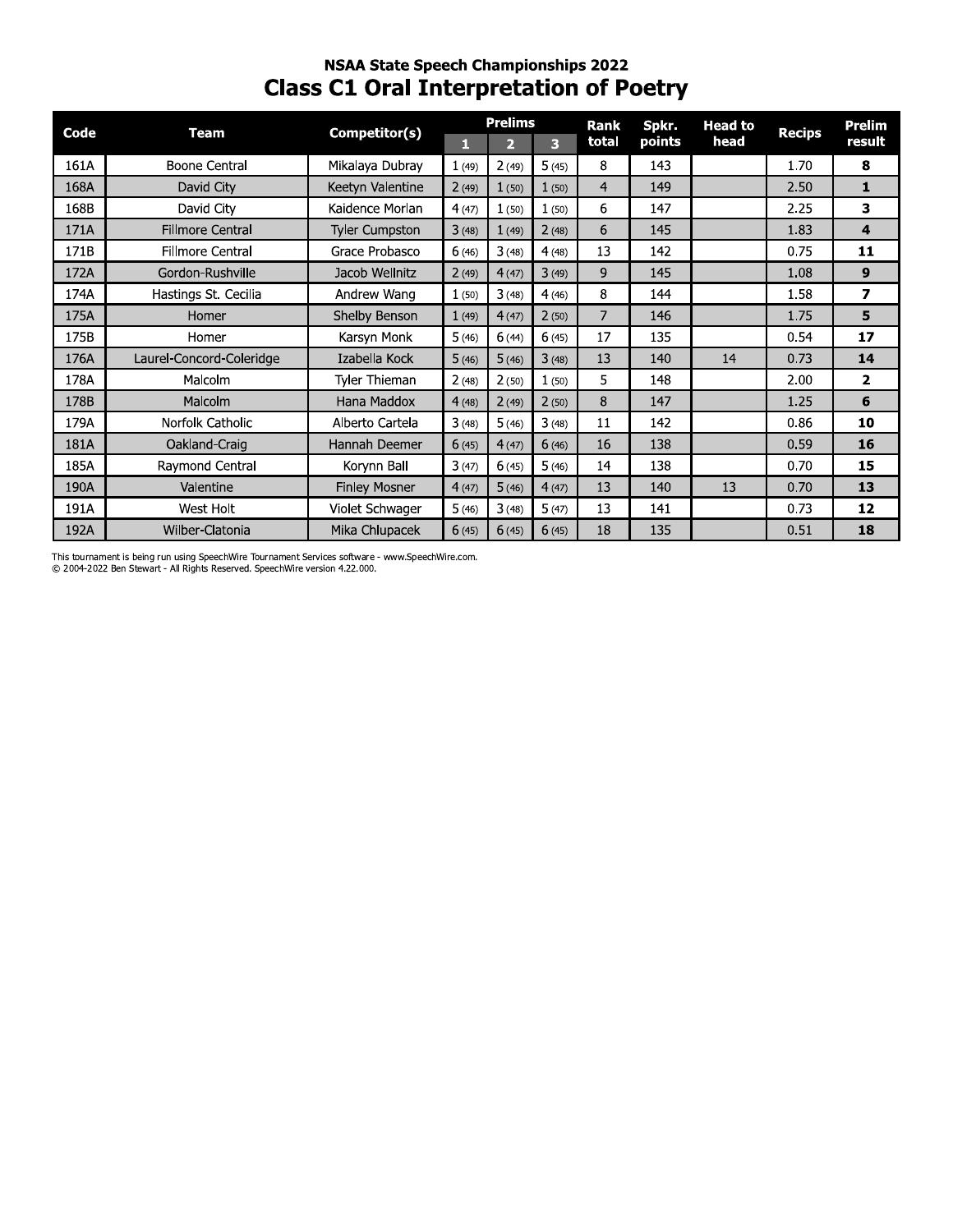## **NSAA State Speech Championships 2022 Class C1 Oral Interpretation of Serious Prose**

| Code | Team                     | Competitor(s)         |       | <b>Prelims</b> |       | <b>Rank</b> | Spkr.  | <b>Head to</b> |               | <b>Prelim</b>  |
|------|--------------------------|-----------------------|-------|----------------|-------|-------------|--------|----------------|---------------|----------------|
|      |                          |                       | 1     | $\overline{2}$ | 3     | total       | points | head           | <b>Recips</b> | result         |
| 161A | Boone Central            | Bella Meyer           | 4(47) | 2(47)          | 3(49) | 9           | 143    | 9              | 1.08          | 9              |
| 161B | <b>Boone Central</b>     | Ashlyn Krohn          | 3(47) | 3(48)          | 1(50) | 7           | 145    |                | 1.66          | 4              |
| 163A | Centennial               | Paige Petersen        | 3(49) | 1(49)          | 5(45) | 9           | 143    | 8              | 1.53          | 8              |
| 164A | Centura                  | Alaina Suntych        | 5(47) | 4(47)          | 6(46) | 15          | 140    |                | 0.62          | 16             |
| 165A | Chase County             | <b>Brayan Cazares</b> | 2(48) | 6(46)          | 2(50) | 10          | 144    |                | 1.17          | 11             |
| 168A | David City               | <b>Braxton Small</b>  | 4(46) | 1(50)          | 1(49) | 6           | 145    |                | 2.25          | $\overline{2}$ |
| 170A | Elkhorn Valley           | Mariah Hansen         | 4(47) | 3(46)          | 5(47) | 12          | 140    |                | 0.78          | 13             |
| 171A | <b>Fillmore Central</b>  | Annika Frook          | 1(49) | 6(45)          | 5(47) | 12          | 141    |                | 1.37          | 12             |
| 174A | Hastings St. Cecilia     | Joyce Wang            | 5(45) | 5(45)          | 4(47) | 14          | 137    |                | 0.65          | 15             |
| 175A | Homer                    | Cloe Holmes           | 2(48) | 2(49)          | 3(48) | 7           | 145    |                | 1.33          | 5              |
| 175B | Homer                    | Shelby Benson         | 2(50) | 2(49)          | 4(48) | 8           | 147    |                | 1.25          | 6              |
| 176A | Laurel-Concord-Coleridge | Maddy Graham          | 6(47) | 5(46)          | 3(49) | 14          | 142    |                | 0.70          | 14             |
| 178A | Malcolm                  | <b>Brian Streeter</b> | 3(49) | 1(50)          | 2(49) | 6           | 148    |                | 1.83          | 1              |
| 178B | Malcolm                  | Ethan Wollberg        | 5(48) | 3(48)          | 2(49) | 10          | 145    |                | 1.03          | 10             |
| 181A | Oakland-Craig            | Mia Linder            | 1(50) | 4(46)          | 4(48) | 9           | 144    |                | 1.50          | 7              |
| 189A | Tri County               | Gracin Hahn           | 1(50) | 5(47)          | 1(50) | 7           | 147    |                | 2.20          | 3              |
| 191A | West Holt                | Abigail Thiele        | 6(45) | 4(48)          | 6(45) | 16          | 138    |                | 0.59          | 17             |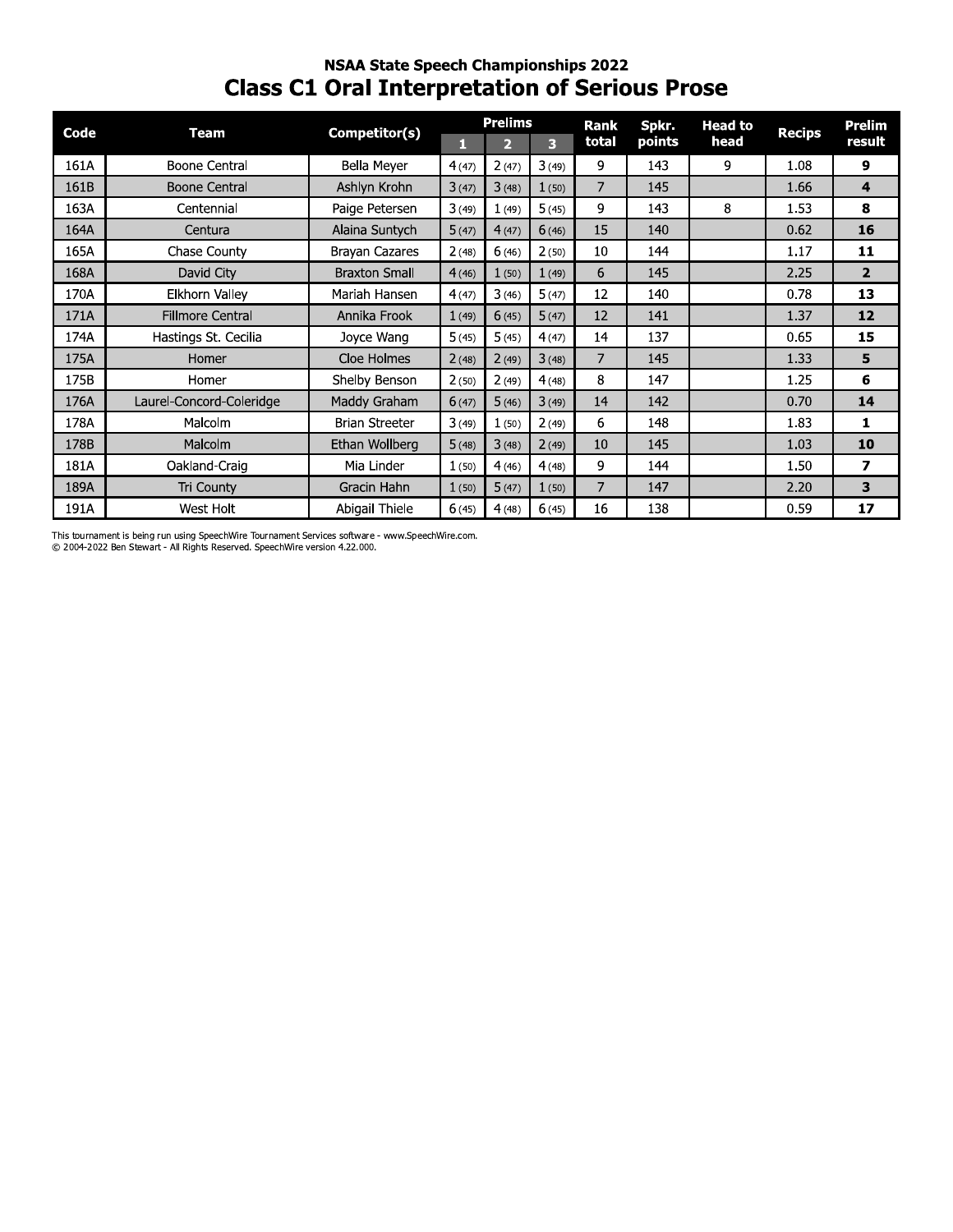## **NSAA State Speech Championships 2022 Class C1 Persuasive Speaking**

| Code |                               | Competitor(s)      |       | <b>Prelims</b> |       | Rank           | Spkr.  | <b>Head to</b> |               | Prelim         |
|------|-------------------------------|--------------------|-------|----------------|-------|----------------|--------|----------------|---------------|----------------|
|      | Team                          |                    | п     | 2              | 3     | total          | points | head           | <b>Recips</b> | result         |
| 158A | Ainsworth                     | Alyssa Erthum      | 3(49) | 2(47)          | 3(47) | 8              | 143    | 4              | 1.16          | 4              |
| 158B | Ainsworth                     | Elizabeth Wilkins  | 6(46) | 1(49)          | 2(49) | 9              | 144    |                | 1.67          | 6              |
| 159A | <b>Battle Creek</b>           | Brennen Weidner    | 1(50) | 4(46)          | 5(47) | 10             | 143    |                | 1.45          | 10             |
| 162A | Bridgeport                    | Cassandra Hopwood  | 5(47) | 3(48)          | 6(45) | 14             | 140    | 15             | 0.70          | 15             |
| 167A | Crofton                       | Austin Guenther    | 4(47) | 3(47)          | 2(49) | 9              | 143    | 8              | 1.08          | 8              |
| 168A | David City                    | Valori Olson       | 1(50) | 1(49)          | 1(50) | 3              | 149    |                | 3.00          | $\mathbf{1}$   |
| 168B | David City                    | Ava Neujahr        | 2(48) | 6(44)          | 2(48) | 10             | 140    |                | 1.17          | 12             |
| 173A | Grand Island Central Catholic | Ayonya Birthi      | 3(49) | 1(47)          | 3(49) | $\overline{7}$ | 145    | $\mathcal{P}$  | 1.66          | $\mathbf{2}$   |
| 173B | Grand Island Central Catholic | Gracie Woods       | 1(50) | 5(47)          | 4(47) | 10             | 144    |                | 1.45          | 9              |
| 174A | Hastings St. Cecilia          | Maggie Heckman     | 2(49) | 2(48)          | 4(46) | 8              | 143    | 5              | 1.25          | 5              |
| 175A | Homer                         | Maddie Dorsey      | 6(46) | 6(43)          | 6(45) | 18             | 134    |                | 0.51          | 18             |
| 178A | Malcolm                       | Katie Lewis        | 3(48) | 3(47)          | 3(48) | 9              | 143    | 7              | 0.99          | $\overline{7}$ |
| 180A | North Bend Central            | Paige Bunn         | 6(46) | 4(46)          | 7(47) | 17             | 139    |                | 0.56          | 17             |
| 181A | Oakland-Craig                 | Brayden Selk       | 5(47) | 6(46)          | 5(46) | 16             | 139    |                | 0.57          | 16             |
| 185A | Raymond Central               | Eleanah Enevoldsen | 4(48) | 2(48)          | 1(49) | 7              | 145    | 3              | 1.75          | 3              |
| 185B | Raymond Central               | Carlee Wolfe       | 4(48) | 5(45)          | 1(50) | 10             | 143    |                | 1.45          | 10             |
| 191A | West Holt                     | Maci Nemetz        | 2(49) | 4(47)          | 5(45) | 11             | 141    |                | 0.95          | 13             |
| 192A | Wilber-Clatonia               | Carson Radcliff    | 5(46) | 5(45)          | 4(49) | 14             | 140    | 14             | 0.65          | 14             |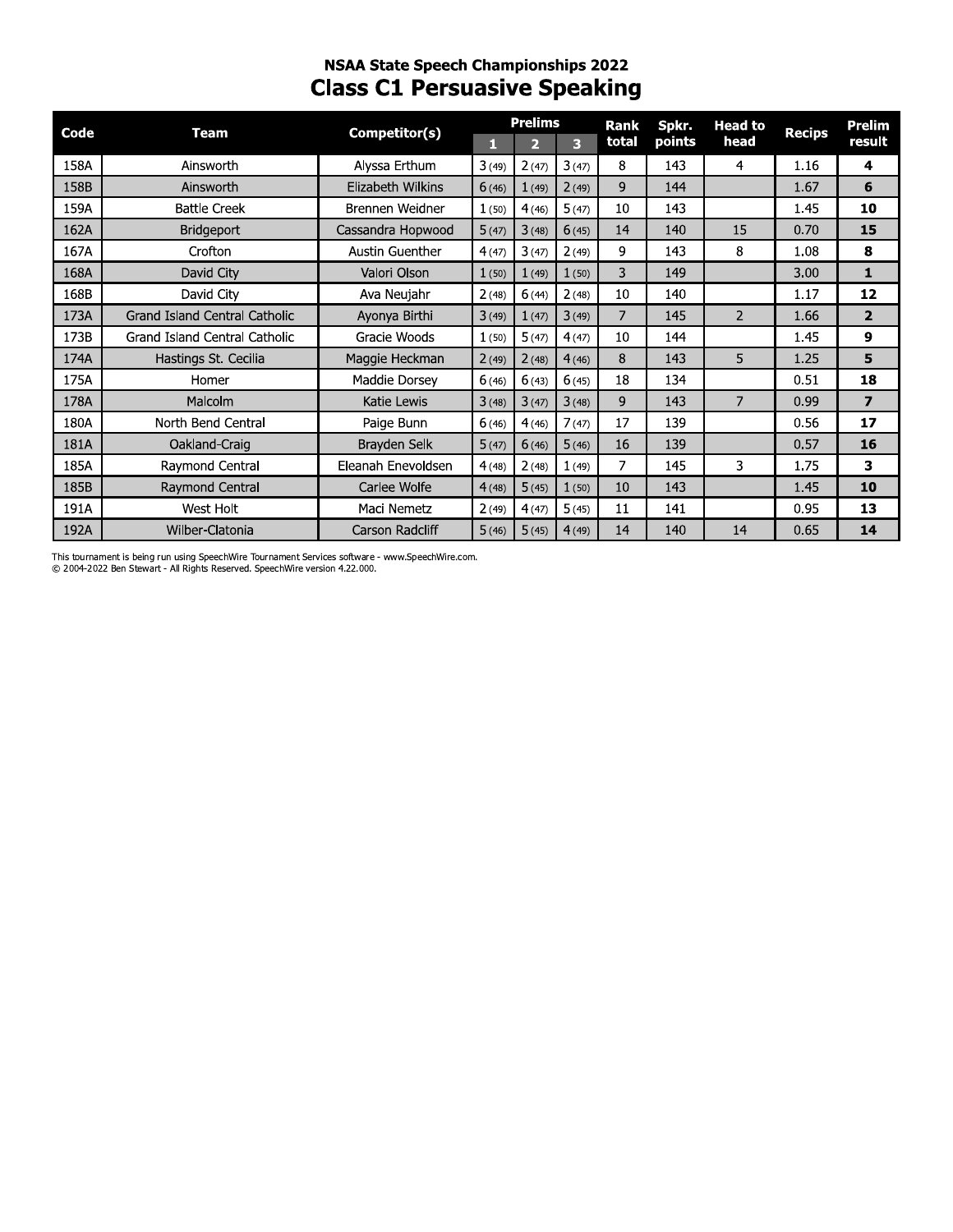# nsaa state speecn Championships 2022 **Class C1 Duet Acting**

### **Final round**

|      |                                          |                    |        |                   |       |    | NSAA State Speech Championships 2022<br><b>Class C1 Duet Acting</b><br><b>Elimination round results</b> |               |     |                                                          |      |     |                           |                      |                |
|------|------------------------------------------|--------------------|--------|-------------------|-------|----|---------------------------------------------------------------------------------------------------------|---------------|-----|----------------------------------------------------------|------|-----|---------------------------|----------------------|----------------|
|      |                                          |                    |        |                   |       |    | <b>Final round</b>                                                                                      |               |     |                                                          |      |     |                           |                      |                |
| Code | <b>Name</b>                              | Team               |        | HJ065 HJ011 HJ076 |       |    | <b>Rank Judges</b><br>total pref.                                                                       | <b>Recips</b> |     | Spkr. Prelim Prelim Prelim<br>points Ranks Recips Points |      |     | <b>Head</b><br>to<br>head | <b>Playoff Place</b> |                |
| 178A | Ethan Wollberg and<br>Tyler Thieman      | Malcolm            | 3(49)  | 1(50)             | 1(50) | 5  |                                                                                                         | 2.33          | 149 | 9                                                        | 1.08 | 145 |                           |                      | 1              |
| 168A | Angel Carias and<br><b>Braxton Small</b> | David City $1(50)$ |        | 2(50)             | 3(49) | 6  |                                                                                                         | 1.83          | 149 | 5                                                        | 2.00 | 146 |                           |                      | $\overline{2}$ |
| 178B | Anna Schweitzer and<br>Cyrena Miller     | Malcolm            | 4(49)  | 4(48)             | 2(50) | 10 |                                                                                                         | 1.00          | 147 | 8                                                        | 2.17 | 144 |                           |                      | 3              |
| 168B | Kaidence Morlan and<br>Keetyn Valentine  | David City         | 15(48) | 3(50)             | 4(49) | 12 | $\overline{4}$                                                                                          | 0.78          | 147 | 7                                                        | 2.20 | 146 |                           |                      | 4              |
| 167A | Jack Schieffer and<br>Roy Knapp          | Crofton            | 2(50)  | 5(48)             | 5(48) | 12 | 5                                                                                                       | 0.90          | 146 | 7                                                        | 1.75 | 147 |                           |                      | 5              |
| 187A | Jack Buscher and<br>Molly Kammerer       | Sutherland $6(48)$ |        | 6(48)             | 6(47) | 18 |                                                                                                         | 0.51          | 143 | 8                                                        | 1.16 | 143 |                           |                      | 6              |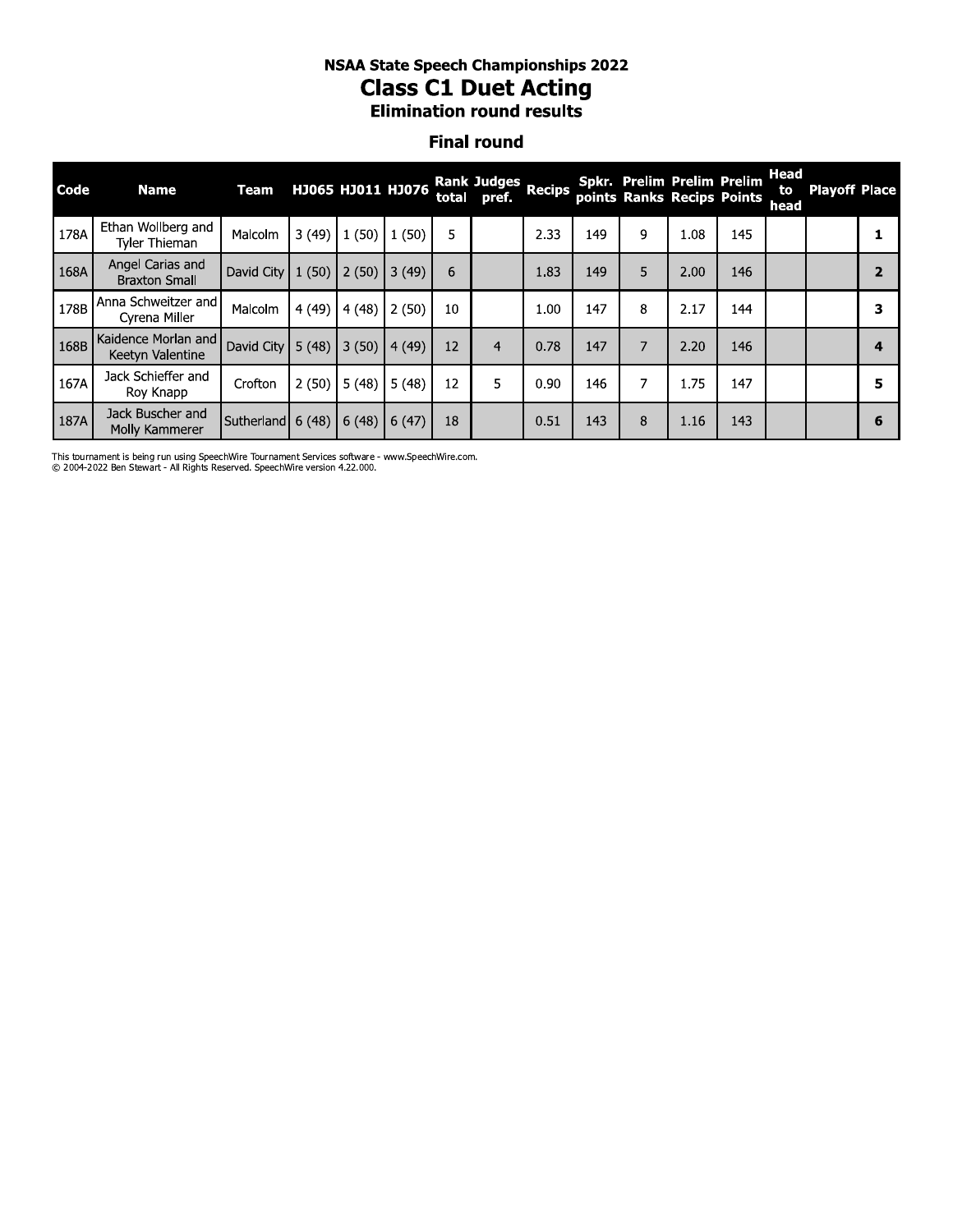## **NSAA State Speech Championships 2022 Class C1 Entertainment Speaking Elimination round results**

#### **Final round**

| Code   | <b>Name</b>              | <b>Team</b>         |       | HJ043 HJ023 HJ013 |       | total | <b>Rank Judges</b><br>pref. | <b>Recips</b> |     | Spkr. Prelim Prelim Prelim |      | points Ranks Recips Points | Head<br>to<br>head | <b>Playoff Place</b> |   |
|--------|--------------------------|---------------------|-------|-------------------|-------|-------|-----------------------------|---------------|-----|----------------------------|------|----------------------------|--------------------|----------------------|---|
| 167B   | Elizabeth<br>Wortmann    | Crofton             | 1(50) | 2(49)             | (50)  | 4     |                             | 2.50          | 149 | 3                          | 3.00 | 149                        |                    |                      |   |
| 167A   | Rowdy Hegge              | Crofton             | 3(49) | (50)              | 2(50) | 6     |                             | 1.83          | 149 | 8                          | 1.70 | 146                        |                    |                      |   |
| 164A   | Faith McDonald           | Centura             | 2(49) | (48)<br>3         | 3(49) | 8     |                             | 1.16          | 146 | 6                          | 1.83 | 147                        |                    |                      |   |
| 178A   | <b>Braxton Dalton</b>    | Malcolm             | 4(47) | (46)<br>5         | 4(48) | 13    |                             | 0.70          | 141 | 9                          | 1.53 | 145                        |                    |                      |   |
| 181A I | <b>River Wallerstedt</b> | Oakland-<br>Craig   | 6(45) | (47)<br>4         | 5(48) | 15    |                             | 0.62          | 140 | 9                          | 1.53 | 140                        |                    |                      |   |
| 171A   | <b>Tyler Cumpston</b>    | Fillmore<br>Central | 5(46) | 6(45)             | 6(47) | 17    |                             | 0.54          | 138 | 6                          | 1.83 | 144                        |                    |                      | 6 |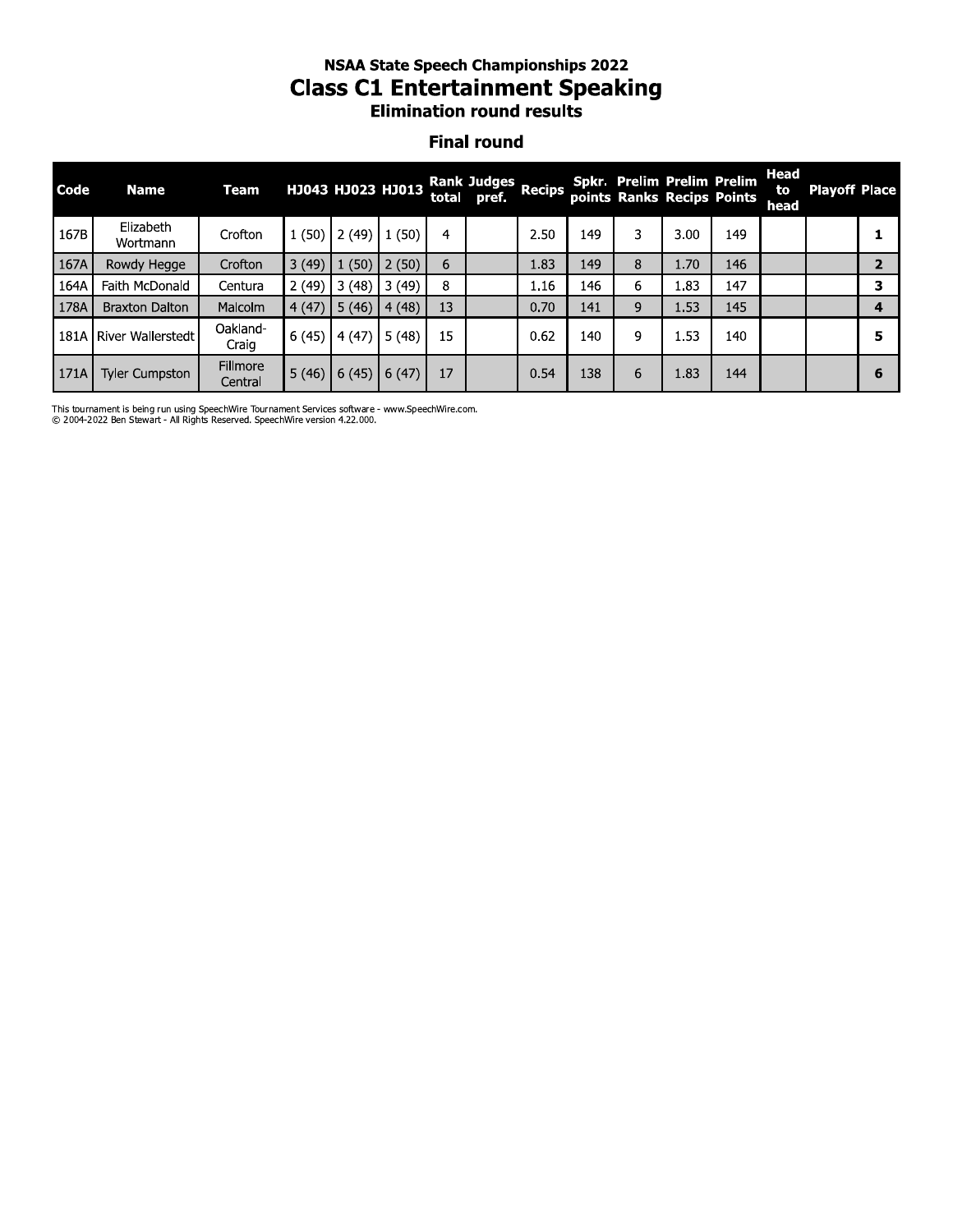### nsaa state speecn Championships 2022 Class C1 Extemporaneous Speaking **Elimination round results**

#### **Final round**

|      | <b>NSAA State Speech Championships 2022</b><br><b>Class C1 Extemporaneous Speaking</b><br><b>Elimination round results</b><br><b>Final round</b> |                    |       |                          |       |    |                                   |               |     |   |                                                          |     |                    |                      |              |
|------|--------------------------------------------------------------------------------------------------------------------------------------------------|--------------------|-------|--------------------------|-------|----|-----------------------------------|---------------|-----|---|----------------------------------------------------------|-----|--------------------|----------------------|--------------|
| Code | <b>Name</b>                                                                                                                                      | <b>Team</b>        |       | <b>НЈОЗ9 НЈОЗ2 НЈО47</b> |       |    | <b>Rank Judges</b><br>total pref. | <b>Recips</b> |     |   | Spkr. Prelim Prelim Prelim<br>points Ranks Recips Points |     | Head<br>to<br>head | <b>Playoff Place</b> |              |
| 161A | Taylor Beierman                                                                                                                                  | Boone Central      | 2(48) | 3(47)                    | 1(49) | 6  |                                   | 1.83          | 144 | 4 | 2.50                                                     | 147 |                    |                      | 1            |
| 168A | Valori Olson                                                                                                                                     | David City         | 3(48) | 1(49)                    | 2(48) | 6  | 2                                 | 1.83          | 145 | 6 | 1.83                                                     | 145 |                    |                      | $\mathbf{2}$ |
| 185A | Sarah Lange                                                                                                                                      | Ravmond<br>Central | 1(49) | 4(47)                    | 6(47) | 11 |                                   | 1.42          | 143 | 3 | 3.00                                                     | 147 |                    |                      | 3            |
| 187A | Mekenna Fisher                                                                                                                                   | Sutherland         | 4(47) | 5(46)                    | 3(48) | 12 | 4                                 | 0.78          | 141 | 7 | 1.33                                                     | 145 |                    |                      | 4            |
| 185B | Eleanah<br>Enevoldsen                                                                                                                            | Raymond<br>Central | 5(46) | 2(48)                    | 5(47) | 12 | 5                                 | 0.90          | 141 | 4 | 2.50                                                     | 146 |                    |                      | 5            |
|      | 158A Elizabeth Wilkins                                                                                                                           | Ainsworth          | 6(45) | 6(46)                    | 4(48) | 16 |                                   | 0.59          | 139 | 8 | 1.25                                                     | 143 |                    |                      | 6            |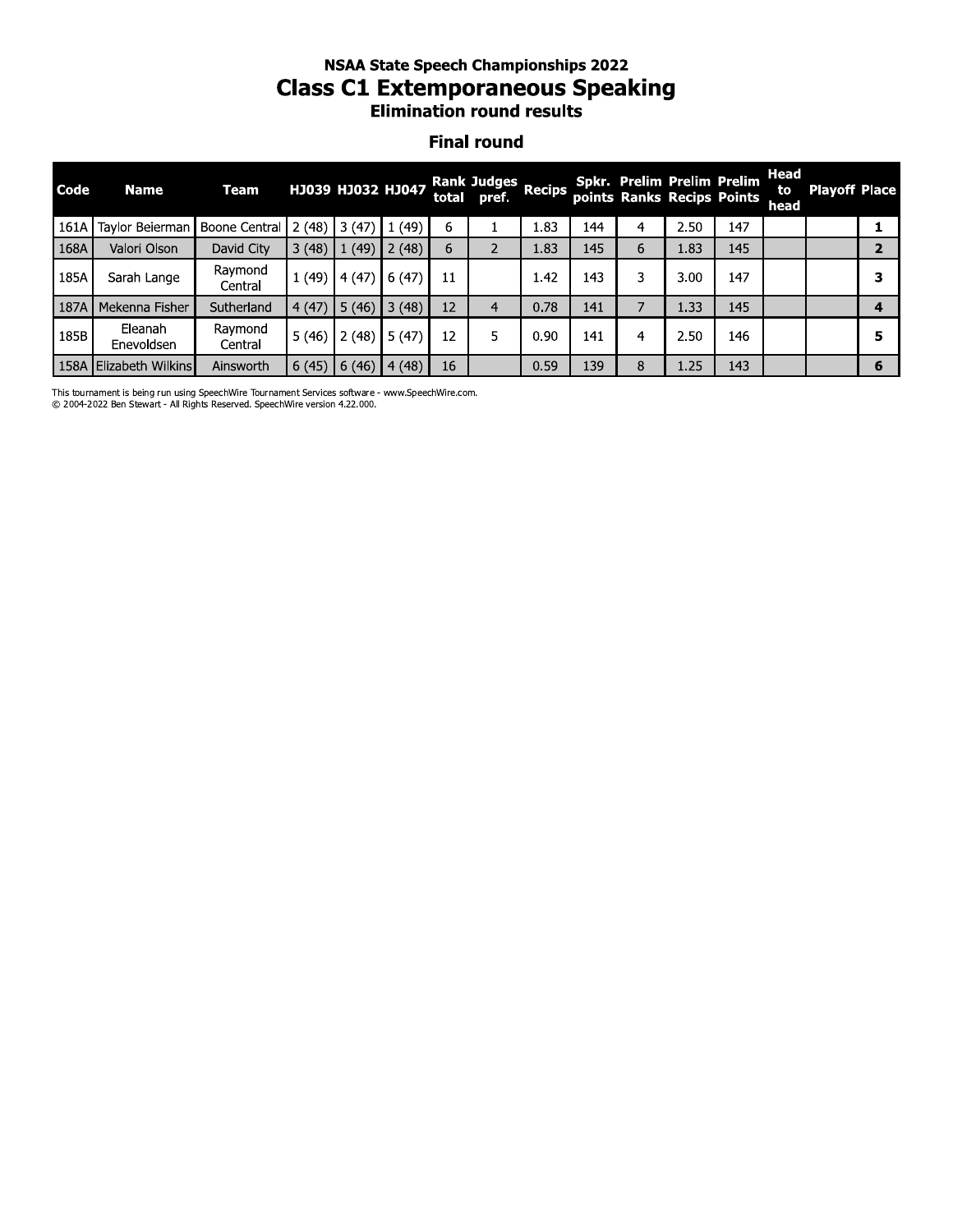# **NSAA State Speech Championships 2022 Class C1 Informative Speaking**<br>Elimination round results

#### **Final round**

| Code | <b>Name</b>                | Team                             |       | НЈОЗ8 НЈО16 НЈО52 |       | total | Rank Judges Recips<br>pref. |      |     |   | Spkr. Prelim Prelim Prelim<br>points Ranks Recips Points |     | Head<br>to<br>head | <b>Playoff Place</b> |   |
|------|----------------------------|----------------------------------|-------|-------------------|-------|-------|-----------------------------|------|-----|---|----------------------------------------------------------|-----|--------------------|----------------------|---|
| 161A | Rachel<br>Malander         | <b>Boone Central</b>             | 3(49) | 1(50)             | 1(49) | 5     |                             | 2.33 | 148 | 4 | 2.50                                                     | 147 |                    |                      |   |
| 185A | Sarah Lange                | Raymond Central                  | 1(50) | 4(49)             | 2(49) |       |                             | 1.75 | 148 | 5 | 2.00                                                     | 147 |                    |                      |   |
| 168A | Natalie<br><b>Summers</b>  | David City                       | 2(50) | 2(49)             | 5(46) | 9     |                             | 1.20 | 145 | 5 | 2.33                                                     | 147 |                    |                      | 3 |
| 174A | Andrew<br>Wang             | Hastings St.<br>Cecilia          | 5(47) | 3(49)             | 3(48) | 11    |                             | 0.86 | 144 | 7 | 2.20                                                     | 147 |                    |                      | 4 |
| 159A | Halev<br>Hrabanek          | <b>Battle Creek</b>              | 4(48) | 6(47)             | 4(46) | 14    |                             | 0.67 | 141 | 8 | 1.70                                                     | 143 |                    |                      | 5 |
| 173A | <b>Thomas</b><br>Armstrong | Grand Island<br>Central Catholic | 6(46) | 5(47)             | 6(45) | 17    |                             | 0.54 | 138 | 9 | 1.20                                                     | 144 |                    |                      | 6 |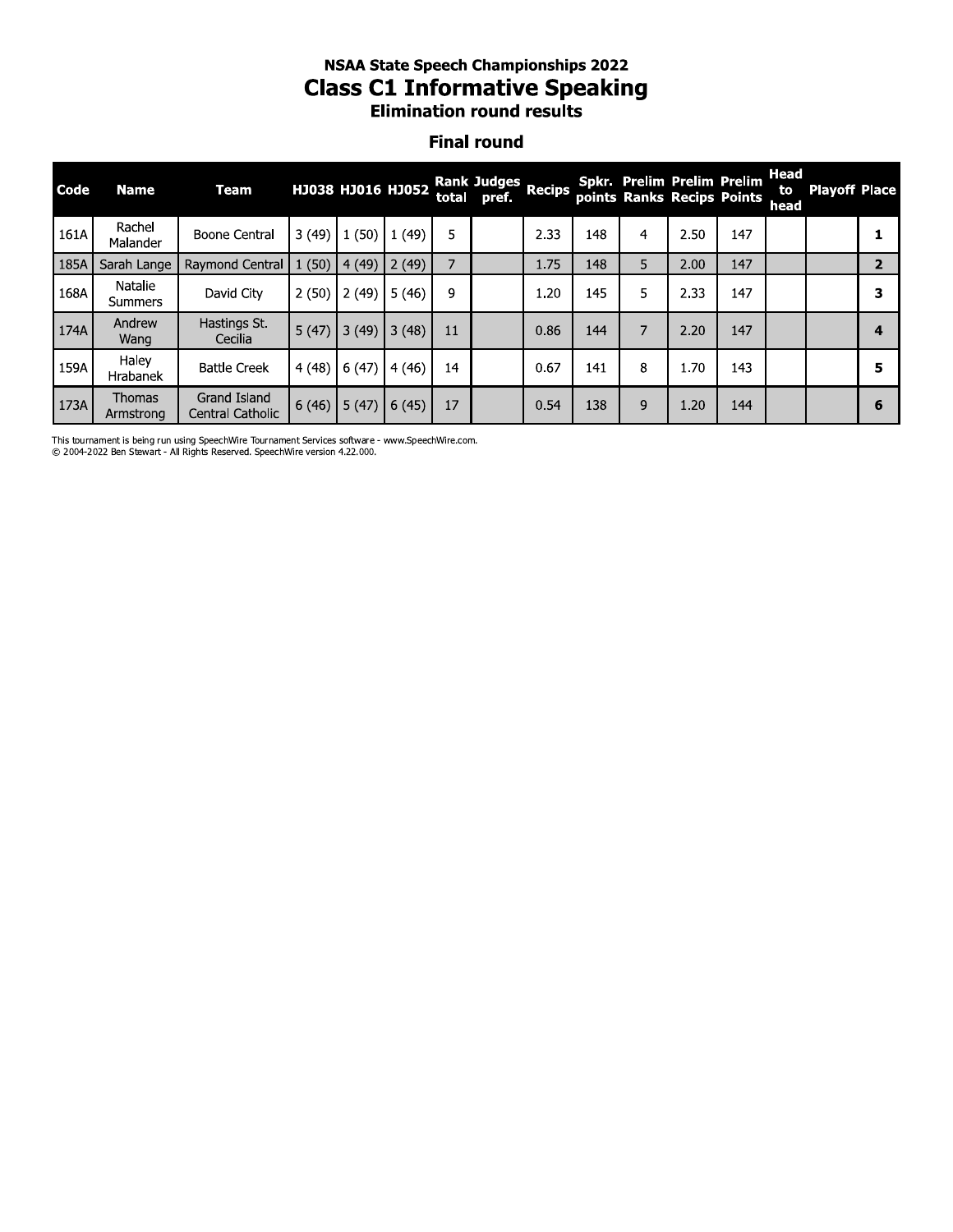# **NSAA State Speech Championships 2022 Class C1 Oral Interpretation Humorous Prose**<br>Elimination round results

#### **Final round**

| Code | <b>Name</b>               | Team                                    |       | HJ057 HJ034 HJ064 |        | total | <b>Rank Judges</b><br>pref. | <b>Recips</b> |     |   | Spkr. Prelim Prelim Prelim<br>points Ranks Recips Points |     | Head<br>to<br>head | <b>Playoff Place</b> |   |
|------|---------------------------|-----------------------------------------|-------|-------------------|--------|-------|-----------------------------|---------------|-----|---|----------------------------------------------------------|-----|--------------------|----------------------|---|
| 187A | Molly<br>Kammerer         | Sutherland                              | 5(47) | 1(50)             | 1(49)  | 7     |                             | 2.20          | 146 | 8 | 1.70                                                     | 146 |                    |                      |   |
| 164A | Faith<br>McDonald         | Centura                                 | 3(48) | 2(49)             | 2(49)  | 7     | 2, 2                        | 1.33          | 146 | 3 | 3.00                                                     | 149 |                    |                      |   |
| 168A | Angel Carias              | David City                              | 1(50) | 3(48)             | 3(49)  |       | 2, 3                        | 1.66          | 147 | 5 | 2.33                                                     | 146 |                    |                      | 3 |
| 160A | Veronica<br>Fritsch       | <b>Bishop Neumann</b>                   | 2(49) | 4(46)             | 6(48)  | 12    |                             | 0.92          | 143 | 6 | 1.83                                                     | 146 |                    |                      | 4 |
| 175A | <b>Bradie</b><br>Johnson  | Homer                                   | 4(48) | 5(46)             | 4(48)  | 13    |                             | 0.70          | 142 | 5 | 2.00                                                     | 150 |                    |                      | 5 |
| 173A | Madison<br><b>D</b> vorak | Grand Island<br><b>Central Catholic</b> | 6(47) | 6(45)             | 15(48) | 17    |                             | 0.54          | 140 | 7 | 1.33                                                     | 145 |                    |                      | 6 |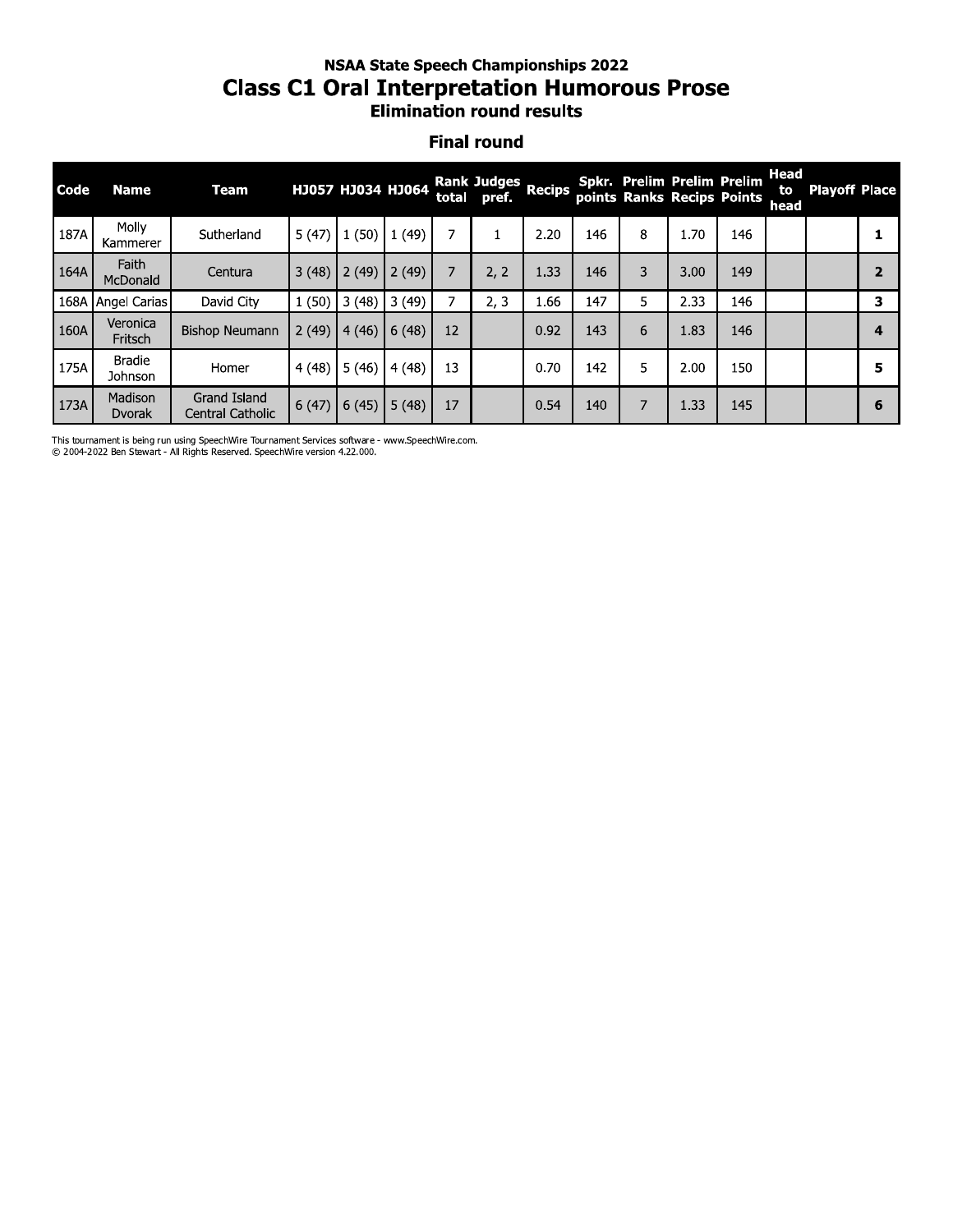## **NSAA State Speech Championships 2022 Class C1 Oral Interpretation of Drama** Elimination round results

#### **Final round**

| Code | <b>Name</b>                                                                                     | <b>Team</b>        |       |       | HJ070 HJ028 HJ079 |                | Rank Judges Recips<br>total pref. |      |     |                | Spkr. Prelim Prelim Prelim<br>points Ranks Recips Points |     | <b>Head</b><br>to<br>head | <b>Playoff Place</b> |                       |
|------|-------------------------------------------------------------------------------------------------|--------------------|-------|-------|-------------------|----------------|-----------------------------------|------|-----|----------------|----------------------------------------------------------|-----|---------------------------|----------------------|-----------------------|
| 178A | Anna Schweitzer,<br>Scarlett Battles,<br>Cyrena Miller,<br>Braxton Dalton and<br>Karter Kinkaid | Malcolm            | 3(49) | 1(49) | 3(49)             | $\overline{7}$ |                                   | 1.66 | 147 | 4              | 2.50                                                     | 146 |                           |                      | 1                     |
| 167A | Kaylee Mauch,<br>Rowdy Hegge, Roy<br>Knapp, Rori Schmidt<br>and Megan Tramp                     | Crofton            | 1(49) |       | $6(47)$ $1(50)$   | 8              |                                   | 2.17 | 146 | $\overline{4}$ | 2.50                                                     | 148 |                           |                      | $\overline{2}$        |
| 161B | Madyson Zoucha,<br>Brooke Brengelman,<br>Lauryn Wright,<br>Tanner Bauld and<br>Graham Kahlandt  | Boone<br>Central   | 5(47) | 2(49) | 2(49)             | 9              |                                   | 1.20 | 145 | $\overline{7}$ | 1.75                                                     | 145 |                           |                      | 3                     |
| 161A | Dylan Baumgartner,<br>Aiden Nore, Claire<br>Weidner, Tessa<br>Hamling and Serena<br>Henry       | Boone<br>Central   | 2(49) |       | $4(48)$ 4(49)     | 10             |                                   | 1.00 | 146 | $\overline{4}$ | 2.50                                                     | 148 |                           |                      | $\boldsymbol{\Delta}$ |
| 162A | Lucas Smith, Rand<br>Golden, Cassandra<br>Hopwood, Jordan<br>Wagner and Claire<br>Linders       | Bridgeport         | 4(47) | 3(48) | 5(48)             | 12             |                                   | 0.78 | 143 | 7              | 1.33                                                     | 144 |                           |                      | 5                     |
| 189A | Chaeli Taylor, Grant<br>Lewandowski,<br>Jackson McNiff,<br>McKenzie Smith and<br>Gracin Hahn    | Tri County $6(46)$ |       | 5(47) | 6(48)             | 17             |                                   | 0.54 | 141 | 9              | 1.08                                                     | 145 |                           |                      | 6                     |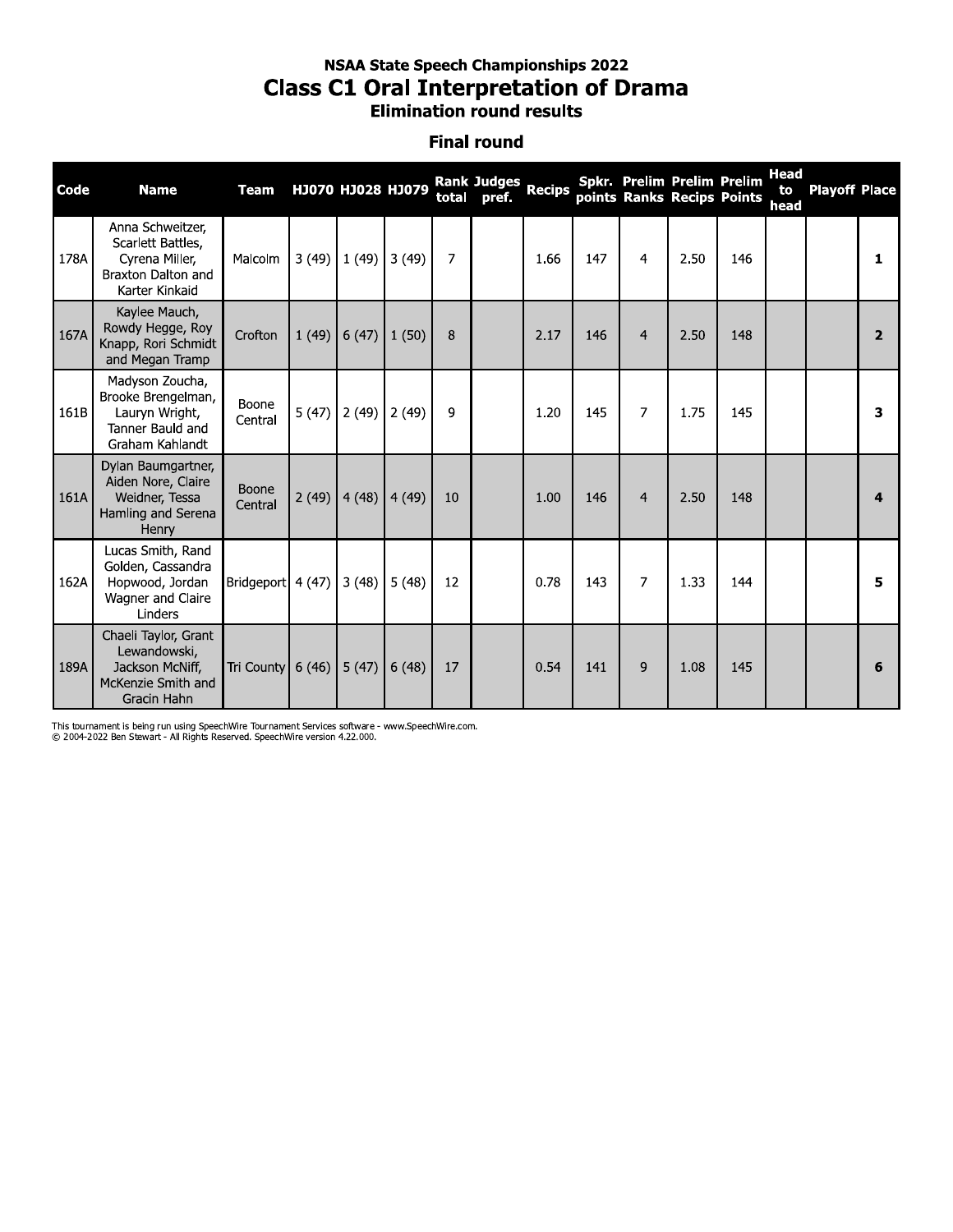## nsaa state speecn Championships 2022 Class C1 Oral Interpretation of Poetry **Elimination round results**

#### **Final round**

|      | <b>NSAA State Speech Championships 2022</b><br><b>Class C1 Oral Interpretation of Poetry</b><br><b>Elimination round results</b> |                            |       |                   |       |       |                             |               |     |                |      |                                                          |                    |                      |                |
|------|----------------------------------------------------------------------------------------------------------------------------------|----------------------------|-------|-------------------|-------|-------|-----------------------------|---------------|-----|----------------|------|----------------------------------------------------------|--------------------|----------------------|----------------|
|      | <b>Final round</b>                                                                                                               |                            |       |                   |       |       |                             |               |     |                |      |                                                          |                    |                      |                |
| Code | <b>Name</b>                                                                                                                      | <b>Team</b>                |       | HJ005 HJ024 HJ010 |       | total | <b>Rank Judges</b><br>pref. | <b>Recips</b> |     |                |      | Spkr. Prelim Prelim Prelim<br>points Ranks Recips Points | Head<br>to<br>head | <b>Playoff Place</b> |                |
| 178B | Hana Maddox                                                                                                                      | Malcolm                    | 2(50) | 4(47)             | 1(50) | 7     | ı                           | 1.75          | 147 | 8              | 1.25 | 147                                                      |                    |                      | 1              |
| 168B | Kaidence<br>Morlan                                                                                                               | David City                 | 4(49) | 1(50)             | 2(49) | 7     | $\overline{2}$              | 1.75          | 148 | 6              | 2.25 | 147                                                      |                    |                      | $\overline{2}$ |
| 178A | Tyler Thieman                                                                                                                    | Malcolm                    | 3(50) | 3(48)             | 3(49) | 9     |                             | 0.99          | 147 | 5              | 2.00 | 148                                                      |                    |                      | 3              |
| 168A | Keetyn<br>Valentine                                                                                                              | David City                 | 1(50) | 6(45)             | 4(49) | 11    |                             | 1.42          | 144 | $\overline{4}$ | 2.50 | 149                                                      |                    |                      | 4              |
| 175A | Shelby Benson                                                                                                                    | Homer                      | 6(47) | 2(49)             | 6(47) | 14    |                             | 0.84          | 143 | 7              | 1.75 | 146                                                      |                    |                      | 5              |
|      | 171A Tyler Cumpston                                                                                                              | <b>Fillmore</b><br>Central | 5(48) | 5(46)             | 5(47) | 15    |                             | 0.60          | 141 | 6              | 1.83 | 145                                                      |                    |                      | 6              |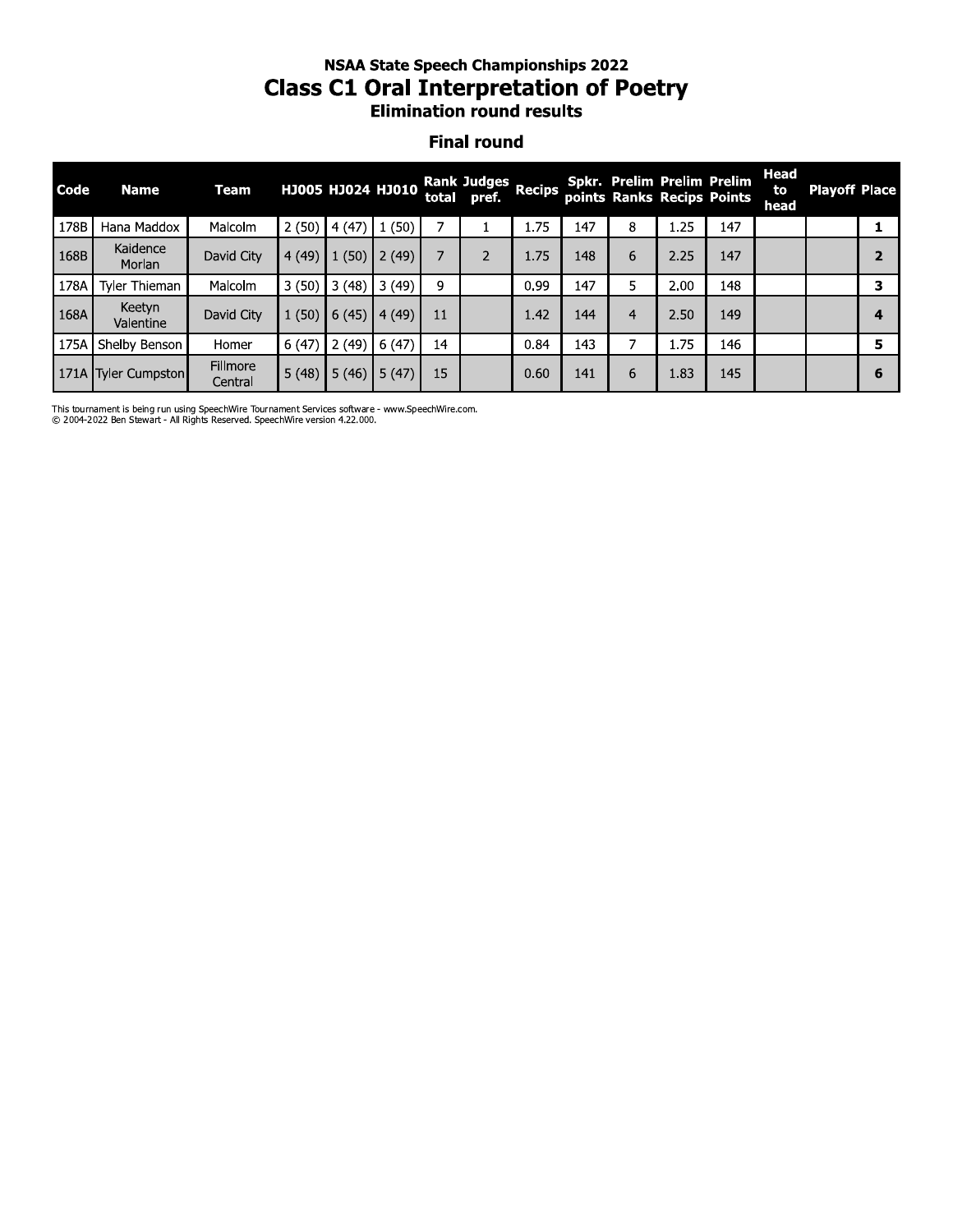## nsaa state speecn Championships 2022 Class C1 Oral Interpretation of Serious Prose **Elimination round results**

#### **Final round**

|      | <b>NSAA State Speech Championships 2022</b><br><b>Class C1 Oral Interpretation of Serious Prose</b><br><b>Elimination round results</b> |                            |                |                               |                |    |                                              |               |     |   |      |     |                                                                       |                      |                |
|------|-----------------------------------------------------------------------------------------------------------------------------------------|----------------------------|----------------|-------------------------------|----------------|----|----------------------------------------------|---------------|-----|---|------|-----|-----------------------------------------------------------------------|----------------------|----------------|
|      | <b>Final round</b>                                                                                                                      |                            |                |                               |                |    |                                              |               |     |   |      |     |                                                                       |                      |                |
| Code | <b>Name</b>                                                                                                                             | <b>Team</b>                |                |                               |                |    | HJ077 HJ018 HJ072 Rank Judges<br>total pref. | <b>Recips</b> |     |   |      |     | Spkr. Prelim Prelim Prelim Head to<br>points Ranks Recips Points head | <b>Playoff Place</b> |                |
| 189A | Gracin Hahn                                                                                                                             | Tri County                 | 2(48)          | 2(49)                         | 1(50)          | 5  |                                              | 2.00          | 147 |   | 2.20 | 147 |                                                                       |                      | 1              |
| 178A | Brian Streeter                                                                                                                          | Malcolm                    | 4(46)          | (49)                          | 13(48)         | 8  |                                              | 1.58          | 143 | 6 | 1.83 | 148 |                                                                       |                      | $\mathbf{z}$   |
|      | 175B Shelby Benson                                                                                                                      | Homer                      | 3(47)          | 4(48)                         | 2(49)          | 9  |                                              | $1.08\,$      | 144 | 8 | 1.25 | 147 |                                                                       |                      | 3              |
| 175A | Cloe Holmes                                                                                                                             | Homer                      | 1(49)          | 6(45)                         | (46)           | 13 |                                              | 1.34          | 140 |   | 1.33 | 145 |                                                                       |                      | $\overline{4}$ |
| 161B |                                                                                                                                         | Ashlyn Krohn Boone Central | $5(45)$ 5 (47) |                               | $\vert$ 4 (48) | 14 | 5                                            | 0.65          | 140 |   | 1.66 | 145 |                                                                       |                      | 5              |
| 168A | <b>Braxton Small</b>                                                                                                                    | David City                 | 6(44)          | $\vert$ 3 (48) $\vert$ 5 (47) |                | 14 | 6                                            | 0.70          | 139 | 6 | 2.25 | 145 |                                                                       |                      | 6              |